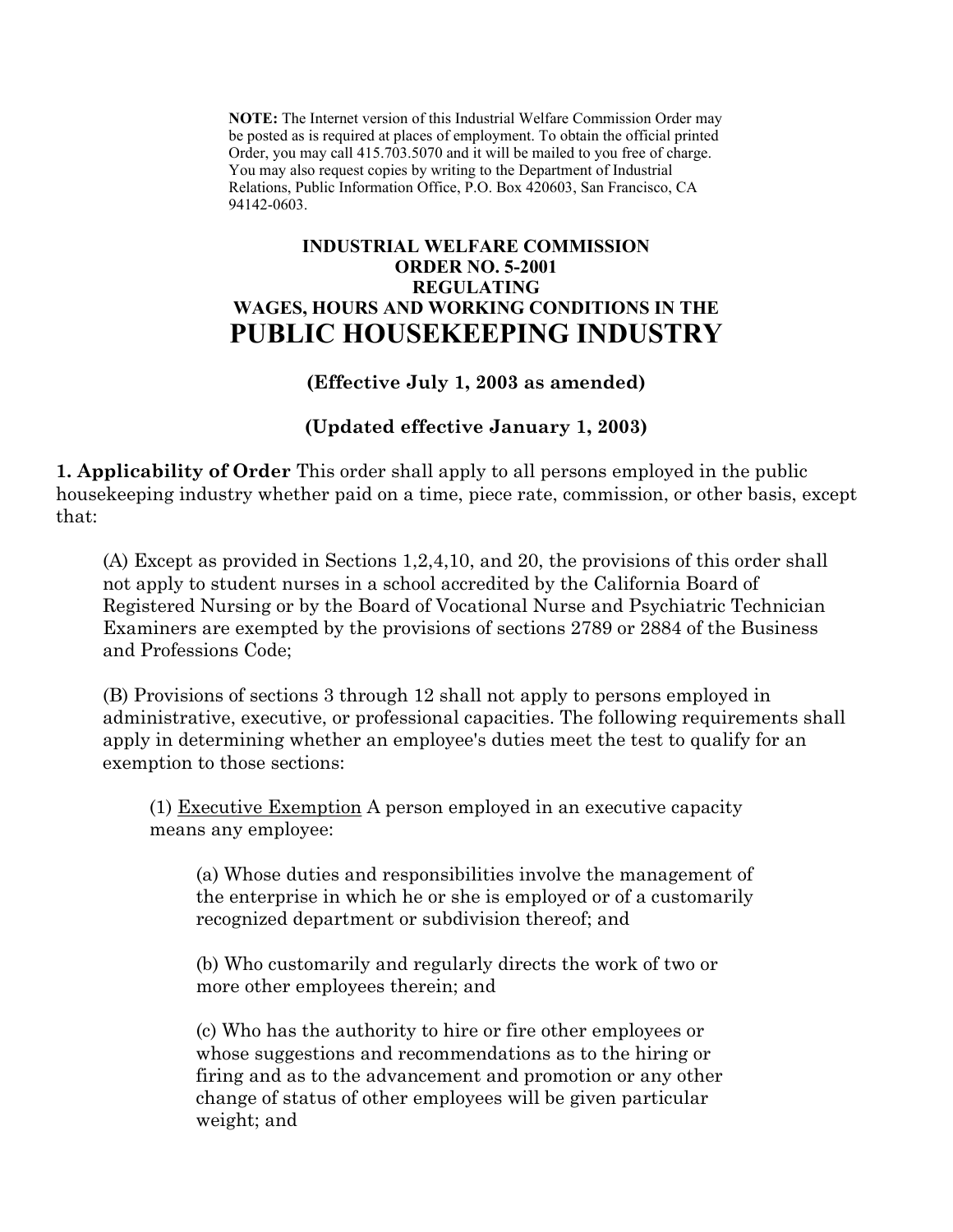(d) Who customarily and regularly exercises discretion and independent judgment; and

(e) Who is primarily engaged in duties which meet the test of the exemption. The activities constituting exempt work and nonexempt work shall be construed in the same manner as such items are construed in the following regulations under the Fair Labor Standards Act effective as of the date of this order: 29 C.F.R. §§ 541.102, 541.104-111, 541.115-116. Exempt work shall include, for example, all work that is directly and closely related to exempt work and work which is properly viewed as a means for carrying out exempt functions. The work actually performed by the employee during the course of the work week must, first and foremost, be examined and the amount of time the employee spends on such work, together with the employer's realistic expectations and the realistic requirements of the job, shall be considered in determining whether the employee satisfies this requirement.

(f) Such an employee must also earn a monthly salary equivalent to no less than two times the state minimum wage for full-time employment. Full-time employment is defined in Labor Code Sections 515(c) as 40 hours per week.

(2) Administrative Exemption A person employed in an administrative capacity means any employee:

(a) Whose duties and responsibilities involve either:

(i) The performance of office or non-manual work directly related to management policies or general business operations of his employer or his employer's customers, or

(ii) The performance of functions in the administration of a school system, or educational establishment or institution, or of a department of subdivision thereof, in work directly related to the academic instruction or training carried on therein; and

(b) Who customarily and regularly exercises discretion and independent judgment; and

(c) Who regularly and directly assists a proprietor, or an employee employed in a bona fide executive or administrative capacity (as such terms are defined for purposes of this section),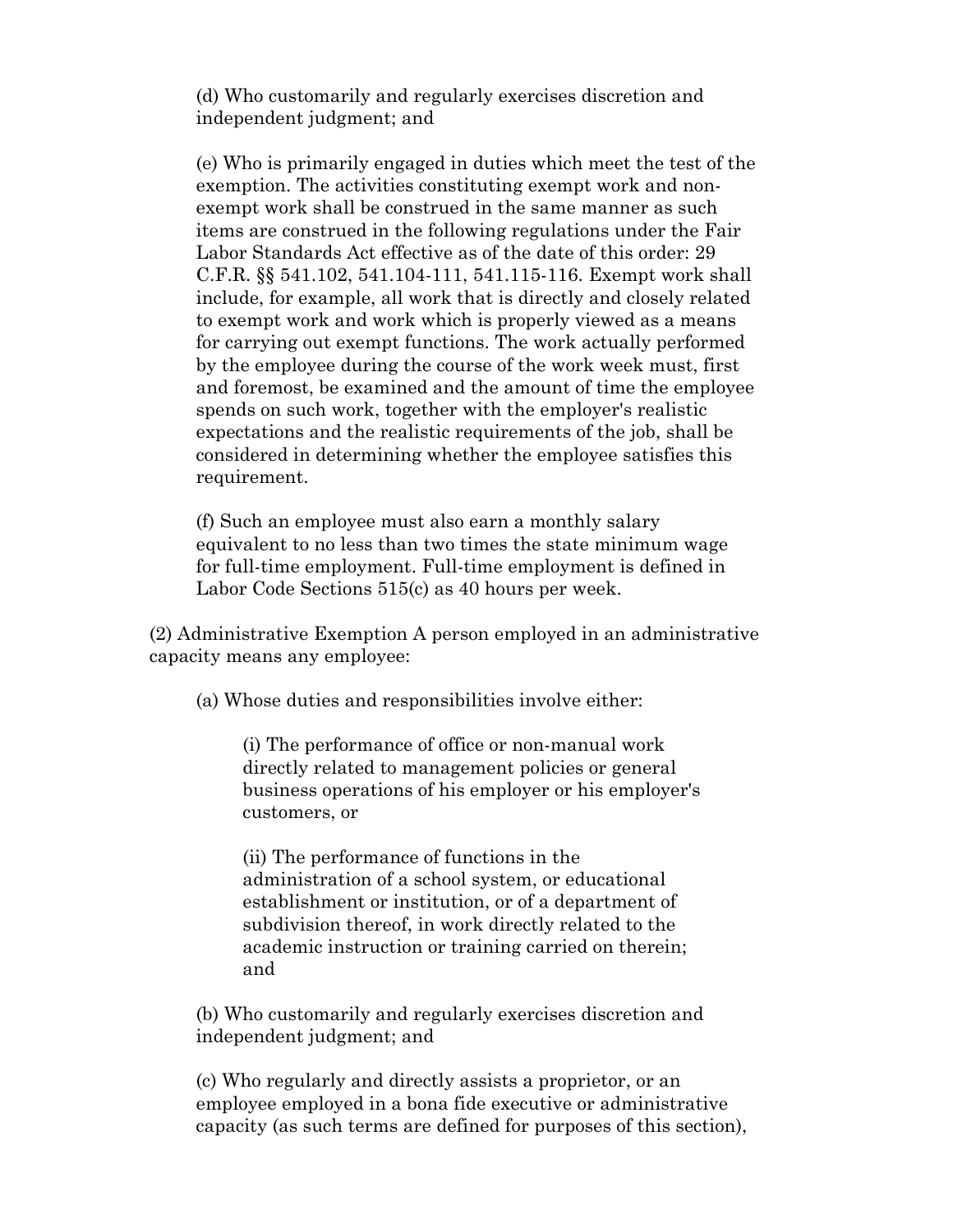(d) Who performs under only general supervision work along specialized or technical lines requiring special training, experience, or knowledge, or

(e) Who executes under only general supervision special assignments and tasks, and

(f) Who is primarily engaged in duties which meet the test of the exemption. The activities constituting exempt work and nonexempt work shall be construed in the same manner as such terms are construed in the following regulations under the Fair Labor Standards Act effective as of the date of this order: 29 C.F.R. §§ 541.201-205, 541.207-208, 541.210, 541.215. Exempt work shall include, for example, all work that is directly and closely related to exempt work and work which is properly viewed as a means for carrying out exempt functions. The work actually performed by the employee during the course of the work week must, first and foremost, be examined and the amount of time the employee spends on such work, together with the employer's realistic expectations and the realistic requirements of the job, shall be considered in determining whether the employee satisfies this requirement.

(g) Such employee must also earn a monthly salary equivalent to no less than two times the state minimum wage for full-time employment. Full -time employment is defined in Labor Code § 515(c) as 40 hours per week.

(3) Professional Exemption A person employed in a professional capacity means any employee who meets all of the following requirements:

(a) Who is licensed or certified by the State of California and is primarily engaged in the practice of one of the following recognized professions: law, medicine, dentistry, optometry, architecture, engineering, teaching, or accounting; or

(b) Who is primarily engaged in an occupation commonly recognized as a learned or artistic profession. For the purposes of this subsection, "learned or artistic profession" means an employee who is primarily engaged in the performance of:

(i) Work requiring knowledge of an advanced type in a field or science or learning customarily acquired by a prolonged course of specialized intellectual instruction and study, as distinguished from a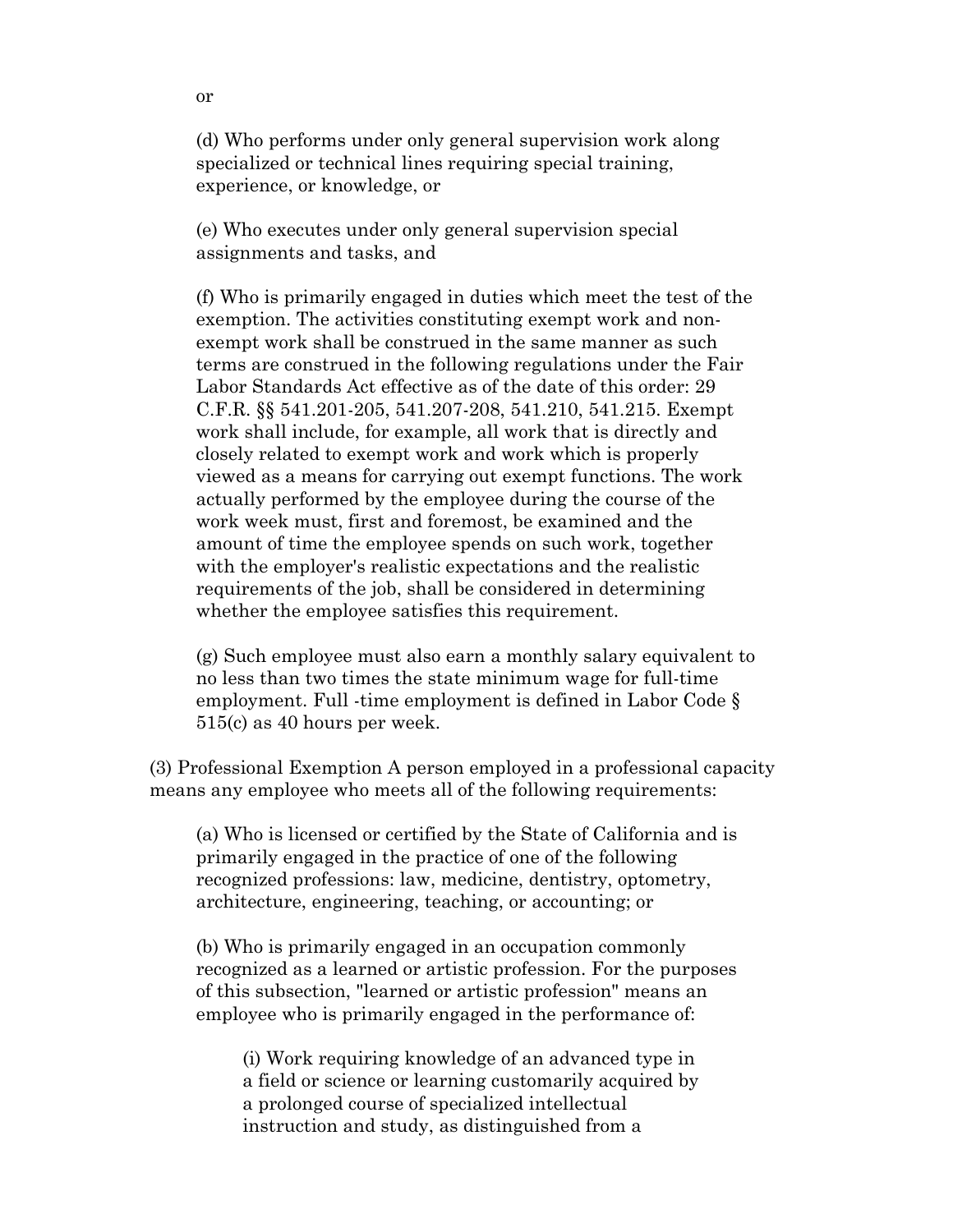general academic education and from an apprenticeship, and from training in the performance of routine mental, manual, or physical processes, or work that is an essential part of or necessarily incident to any of the above work; or

(ii) Work that is original and creative in character in a recognized field of artistic endeavor (as opposed to work which can be produced by a person endowed with general manual or intellectual ability and training), and the result of which depends primarily on the invention, imagination, or talent of the employee or work that is an essential part of or necessarily incident to any of the above work; and

(iii) Whose work is predominantly intellectual and varied in character (as opposed to routine mental, manual, mechanical, or physical work) and is of such character that the output produced or the result accomplished cannot be standardized in relation to a given period of time.

(c) Who customarily and regularly exercises discretion and independent judgment in the performance of duties set forth in paragraph (a).

(d) Who earns a monthly salary equivalent to no less than two times the state minimum wage for full-time employment. Fulltime employment is defined in Labor Code §515 (c) as 40 hours per week.

(e) Subparagraph (b) above is intended to be construed in accordance with the following provisions of federal law as they existed as of the date of this Wage Order: 29 C.F.R. §§ 541.207, 541.301(a)-(d), 541.302, 541.306, 541.307, 541.308, and 541.310.

(f) Notwithstanding the provisions of this subparagraph, pharmacists employed to engage in the practice of pharmacy, and registered nurses employed to engage in the practice of nursing, shall not be considered exempt professional employees, nor shall they be considered exempt from coverage for the purposes of this subsection unless they individually meet the criteria established for exemption as executive or administrative employees.

(g) Subparagraph (f) above, shall not apply to the following advanced practice nurses: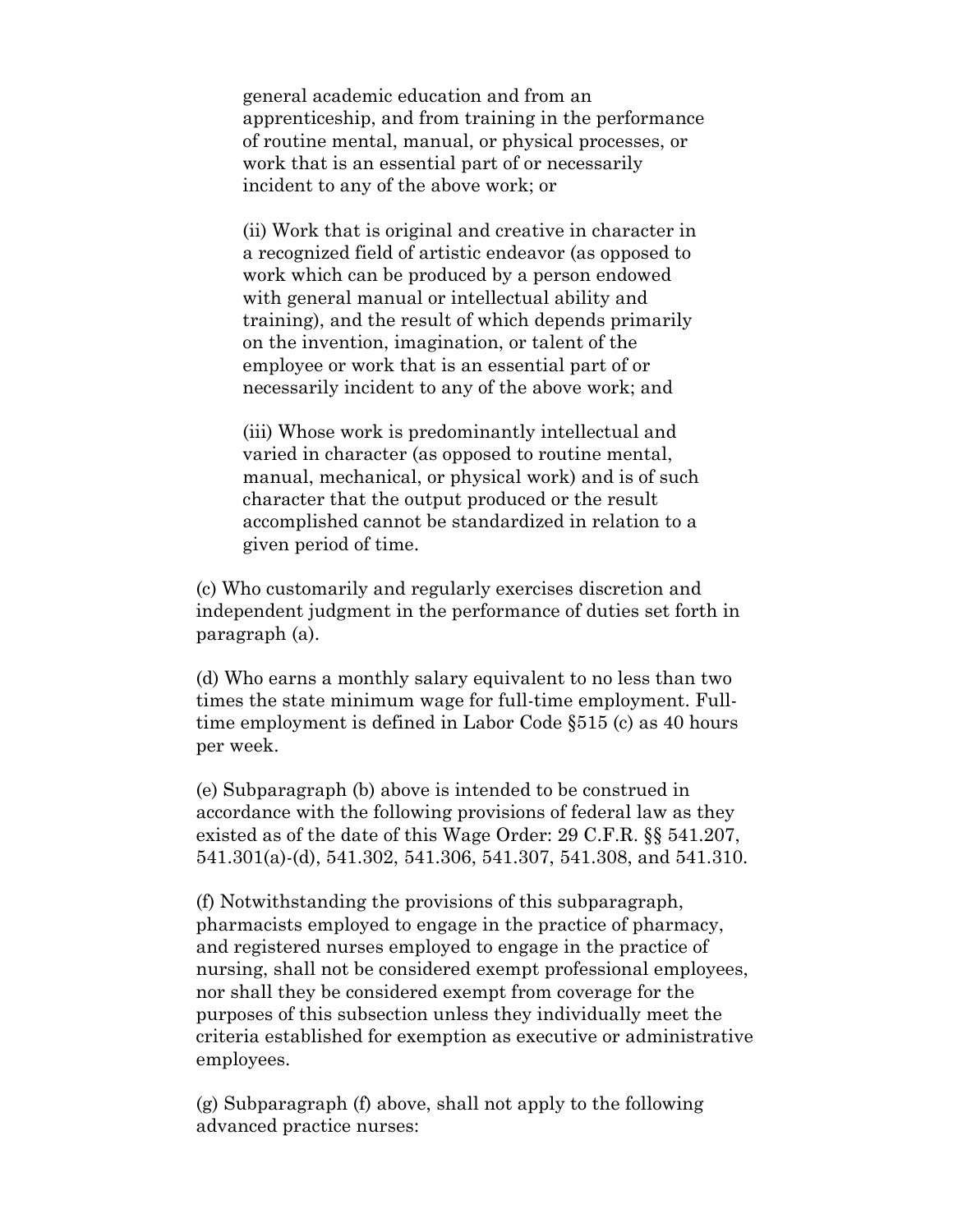(i) Certified nurse midwives who are primarily engaged in performing duties for which certification is required pursuant to Article 2.5 (commencing with Section 2746) of Chapter 6 of Division 2 of the Business and Professions Code.

(ii) Certified nurse anesthetists who are primarily engaged in performing duties for which certification is required pursuant to Article 7 (commencing with Section 2825) of Chapter 6 of Division 2 of the Business and Professions Code.

(iii) Certified nurse practitioners who are primarily engaged in performing duties for which certification is required pursuant to Article 8 (commencing with Section 2834) of Chapter 6 of Division 2 of the Business and Professions Code.

(v) Nothing in this subparagraph shall exempt the occupations set forth in clauses (i), (ii), and (iii) from meeting the requirements of subsection  $1(B)(3)(a)-(d)$ , above.

(h) Except as provided in subparagraph (i), an employee in the computer software field who is paid on an hourly basis shall be exempt, if all of the following apply:

(i) The employee is primarily engaged in work that is intellectual or creative and requires the exercise of discretion and independent judgment.

(II) The employee is primarily engaged in duties that consist of one or more of the following:

> - The application of systems analysis techniques and procedures, including consulting with users, to determine hardware, software, or system functional specifications.

- The design, development, documentation, analysis, creation, testing, or modification of computer systems or programs, including prototypes, based on and related to, user or system design specifications.

- The documentation, testing, creation, or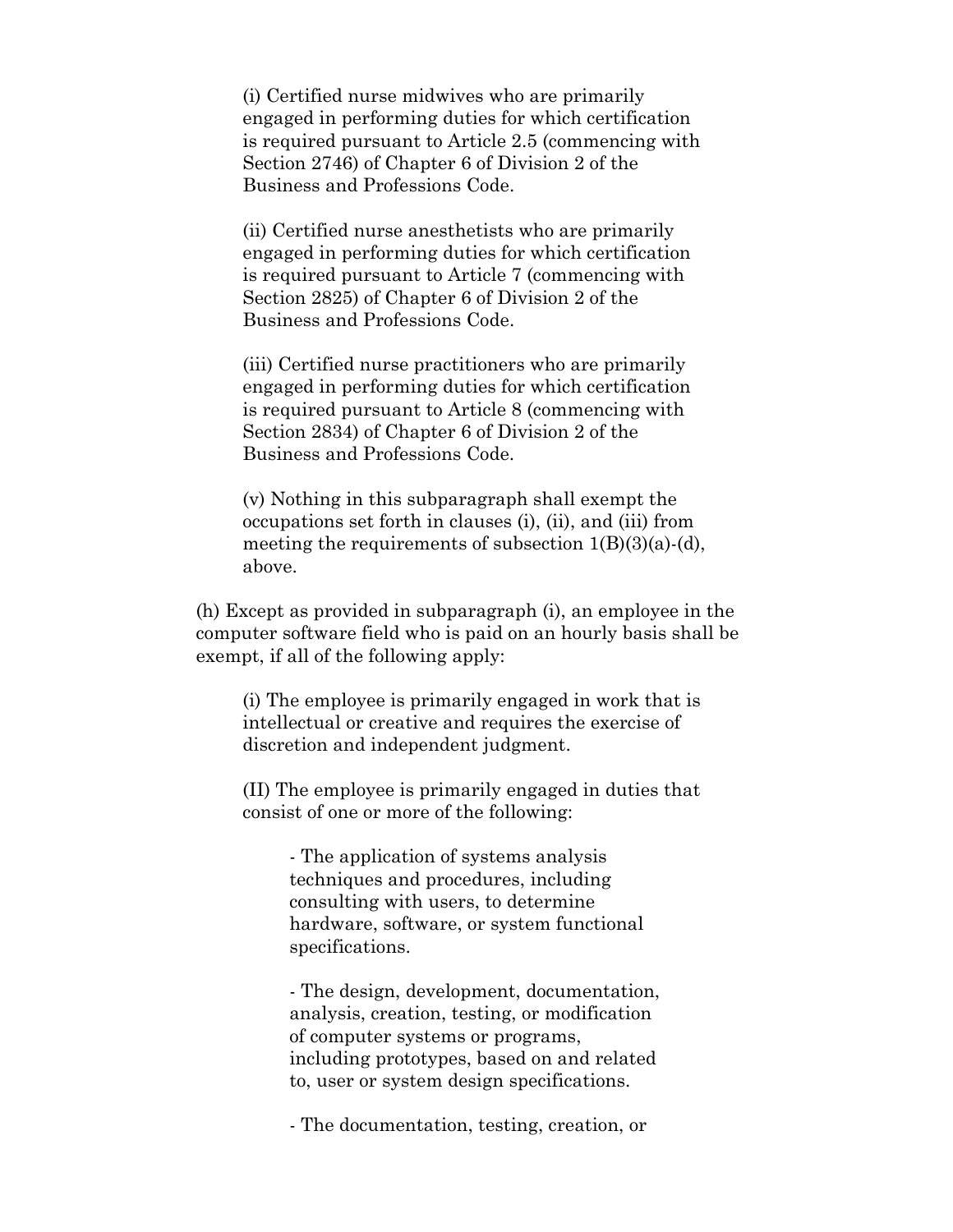modification of computer programs related to the design of software or hardware for computer operating systems.

(III) The employee is highly skilled and is proficient in the theoretical and practical application of highly specialized information to computer systems analysis, programming, and software engineering. A job title shall not be determinative of the applicability of this exemption.

(IV) The employee's hourly rate of pay is not less than forty-three dollars and fifty-eight cents (\$43.58). The Division of Labor Statistics and Research shall adjust this pay rate on October 1 of each year to be effective on January 1 of the following year by an amount equal to the percentage increase in the California Consumer Price Index for Urban Wage Earners and Clerical Workers.

(i) The exemption provided in subparagraph (h) does not apply to an employee if any of the following apply:

(I) The employee is a trainee or employee in an entry-level position who is learning to become proficient in the theoretical and practical application of highly specialized information to computer systems analysis, programming, and software engineering.

(II) The employee is in a computer-related occupation but has not attained the level of skill and expertise necessary to work independently and without close supervision.

(III) The employee is engaged in the operation of computers or in the manufacture, repair, or maintenance of computer hardware and related equipment.

(iv) The employee is an engineer, drafter, machinist, or other professional whose work is highly dependent upon or facilitated by the use of computers and computer software programs and who is skilled in computer-aided design software, including CAD/CAM, but who is not in a computer systems analysis or programming occupation.

(v) The employee is a writer engaged in writing material, including box labels, product descriptions, documentation, promotional material, setup and installation instructions, and other similar written information, either for print or for onscreen media or who writes or provides content material intended to be read by customers, subscribers, or visitors to computer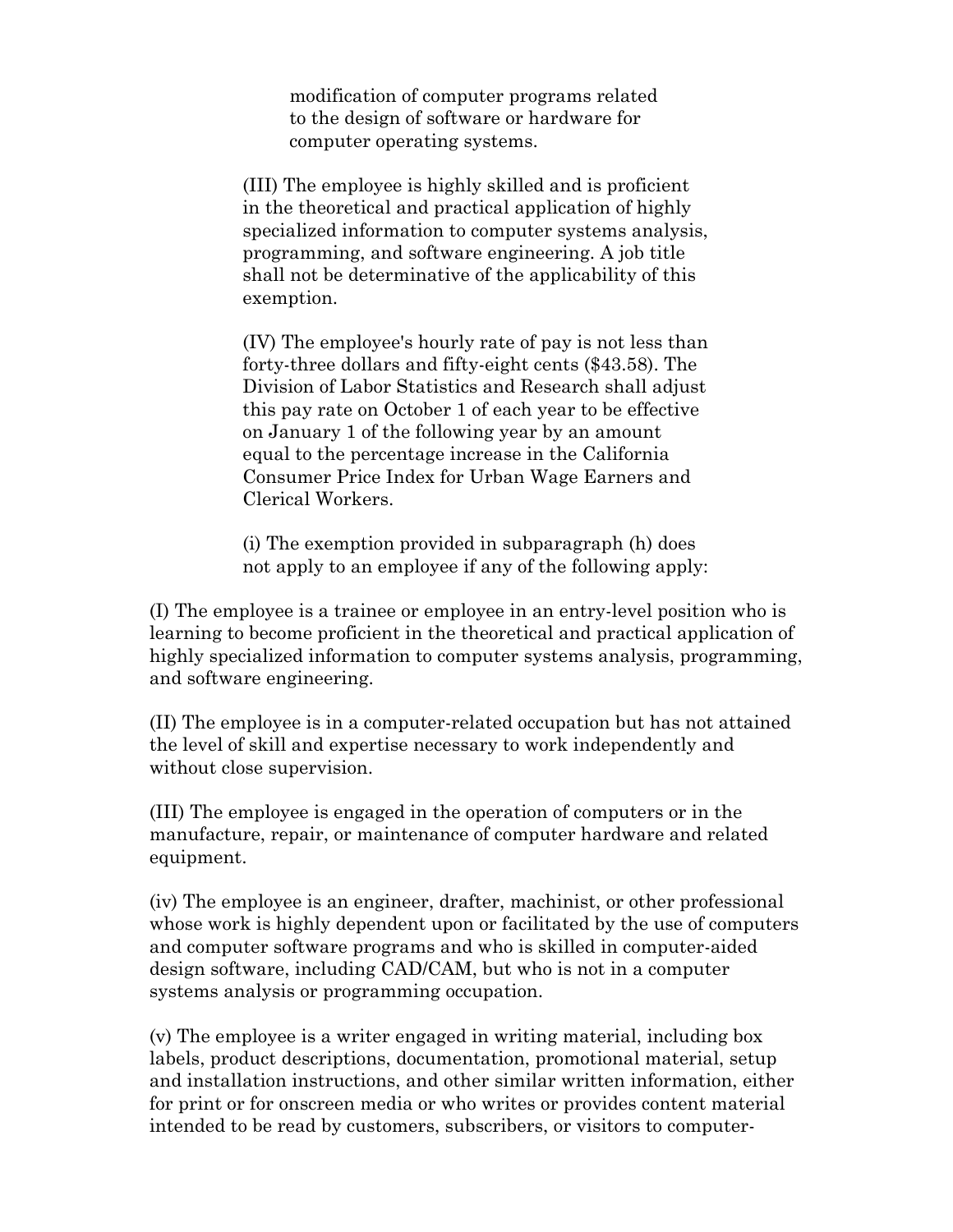related media such as the World Wide Web or CD-ROMs.

(vi) The employee is engaged in any of the activities set forth in subparagraph (h) for the purpose of creating imagery for effects used in the motion picture, television, or theatrical industry.

(C) Except as provided in Sections 1, 2, 4, 10, and 20, the provisions of this Order shall not apply to any employees directly employed by the State or any political subdivision thereof, including any city, county, or special district.

(D) The provisions of this order shall not apply to outside salespersons.

(E) Provisions of this order shall not apply to any individual who is the parent, spouse, child, or legally adopted child of the employer.

(F) The provisions of this order shall not apply to any individual participating in a national service program, such as AmeriCorps, carried out using assistance provided under Section 12571 of Title 42 of the United States Code. (See Stats. 2000, ch. 365, amending Labor Code § 1171.)

# **2. Definitions**

(A) An "alternative workweek schedule" means any regularly scheduled workweek requiring an employee to work more than eight (8) hours in a 24-hour period.

(B) "Commission" means the Industrial Welfare Commission of the State of California.

(C) "Division" means the Division of Labor Standards Enforcement of the State of California.

(D) "Emergency" means an unpredictable or unavoidable occurrence at unscheduled intervals requiring immediate action.

(E) "Employ" means to engage, suffer, or permit to work.

(F) "Employee" means any person employed by an employer, and includes any lessee who is charged rent, or who pays rent for a chair, booth, or space and

(1) who does not use his or her own funds to purchase requisite supplies, and

(2) who does not maintain an appointment book separate and distinct from that of the establishment in which the space is located, and

(3) who does not have a business license where applicable.

(G) "Employees in the Healthcare Industry" means any of the following: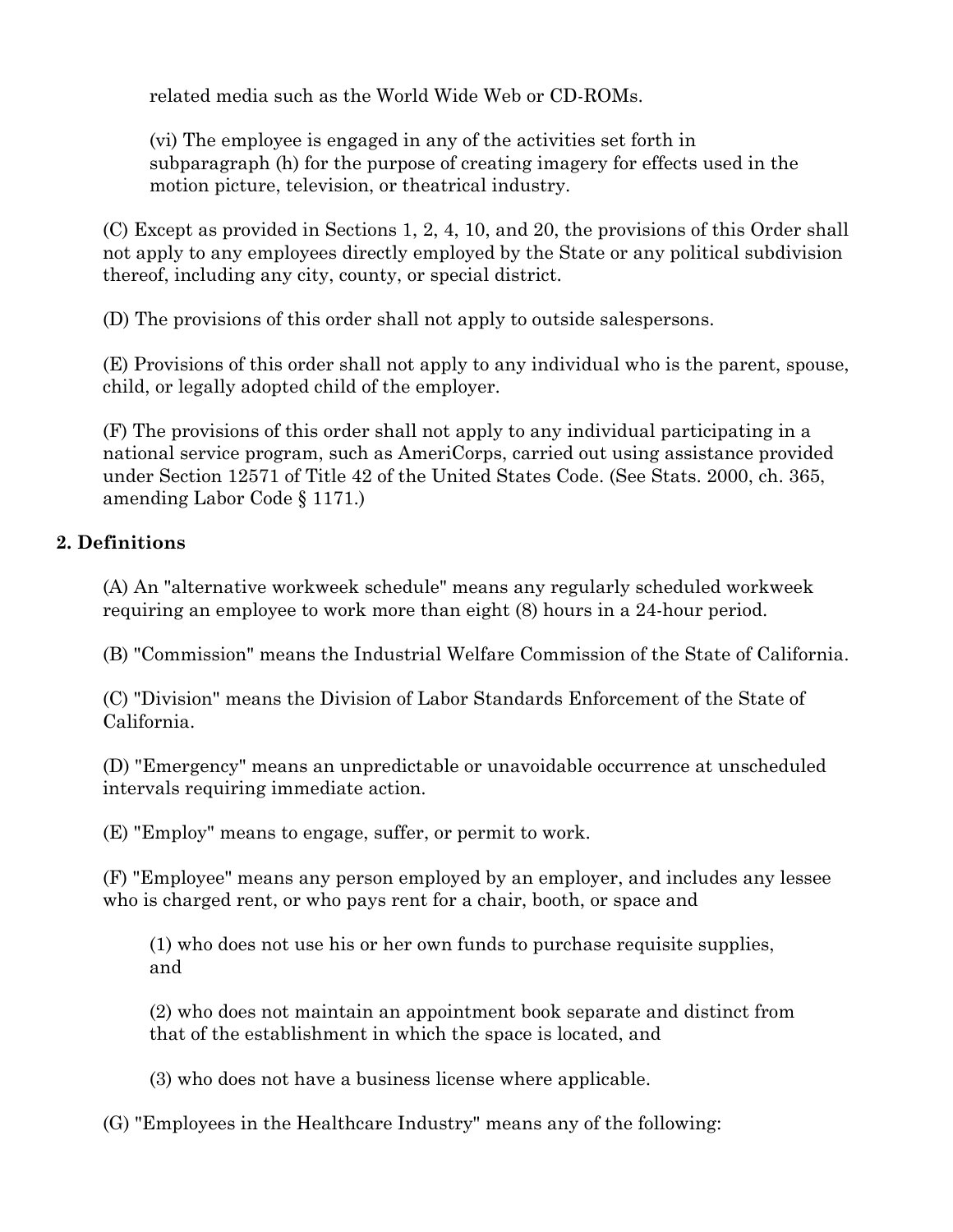(1) Employees in the healthcare industry providing patient care; or

(2) Employees in the healthcare industry working in a clinical or medical department, including pharmacists dispensing prescriptions in any practice setting; or

(3) Employees in the healthcare industry working primarily or regularly as a member of a patient care delivery team

(4) Licensed veterinarians, registered veterinary technicians and unregistered animal health technicians providing patient care.

(H) "Employer" means any person as defined in Section 18 of the Labor Code, who directly or indirectly, or through an agent or any other person, employs or exercises control over the wages, hours, or working conditions of any person.

(I) "Healthcare Emergency" consists of an unpredictable or unavoidable occurrence at unscheduled intervals relating to healthcare delivery, requiring immediate action.

(J) "Healthcare Industry" is defined as hospitals, skilled nursing facilities, intermediate care and residential care facilities, convalescent care institutions, home health agencies, clinics operating twenty-four (24) hours per day, and clinics performing surgery, urgent care, radiology, anesthesiology, pathology, neurology or dialysis.

(K) "Hours worked" means the time during which an employee is subject to the control of an employer, and includes all the time the employee is suffered or permitted to work, whether or not required to do so, and in the case of an employee who is required to reside on the employment premises, that time spent carrying out assigned duties shall be counted as hours worked. Within the health care industry, the term "hours worked" means the time during which an employee is suffered or permitted to work for the employer, whether or not required to do so, as interpreted in accordance with the provisions of the Fair Labor Standards Act.

(L) "Minor" means, for the purpose of this Order, any person under the age of eighteen (18) years.

(M) "Outside Salesperson" means any person, 18 years of age or over, who customarily and regularly works more than half the working time away from the employer's place of business selling tangible or intangible items or obtaining orders or contracts for products, services or use of facilities.

(N) "Personal attendant" includes baby sitters and means any person employed by a non-profit organization covered by this order to supervise, feed or dress a child or person who by reason of advanced age, physical disability or mental deficiency needs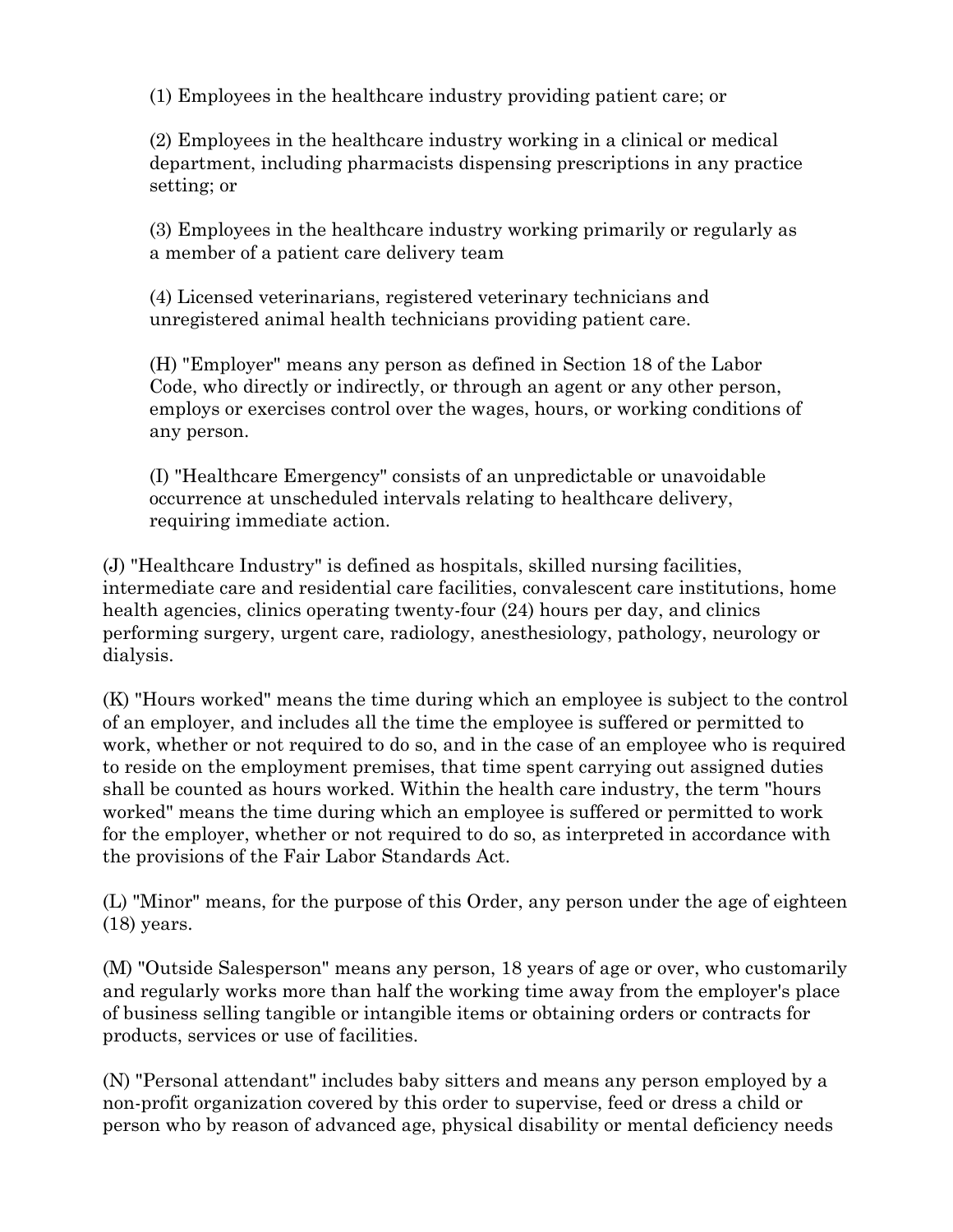supervision. The status of "personal attendant" shall apply when no significant amount of work other than the foregoing is required.

(O) "Primarily" as used in Section 1, Applicability, means more than one-half the employee's work time.

(P) "Public Housekeeping Industry" means any industry, business, or establishment which provides meals, housing, or maintenance services whether operated as a primary business or when incidental to other operations in an establishment not covered by an industry order of the Commission, and includes, but is not limited to the following:

(1) Restaurants, night clubs, taverns, bars, cocktail lounges, lunch counters, cafeterias, boarding houses, clubs, and all similar establishments where food in either solid or liquid form is prepared and served to be consumed on the premises;

(2) Catering, banquet, box lunch service, and similar establishments which prepare food for consumption on or off the premises;

(3) Hotels, motels, apartment houses, rooming houses, camps, clubs, trailer parks, office or loft buildings, and similar establishments offering rental of living, business, or commercial quarters;

(4) Hospitals, sanitariums, rest homes, child nurseries, child care institutions, homes for the aged, and similar establishments offering board or lodging in addition to medical, surgical, nursing, convalescent, aged, or child care;

(5) Private schools, colleges, or universities, and similar establishments which provide board or lodging in additional to educational facilities;

(6) Establishments contracting for development, maintenance or cleaning of grounds; maintenance or cleaning of facilities and/or quarters of commercial units and living units; and

(7) Establishments providing veterinary or other animal care services.

(Q) "Shift" means designated hours of work by an employee, with a designated beginning time and quitting time.

(R) "Split shift" means a work schedule which is interrupted by non-paid non-working periods established by the employer, other than bona fide rest or meal periods.

(S) "Teaching" means, for the purpose of section 1 of this Order, the profession of teaching under a certificate from the Commission for Teacher Preparation and Licensing or teaching in an accredited college or university.

(T) "Wages" include all amounts of labor performed by employees of every description,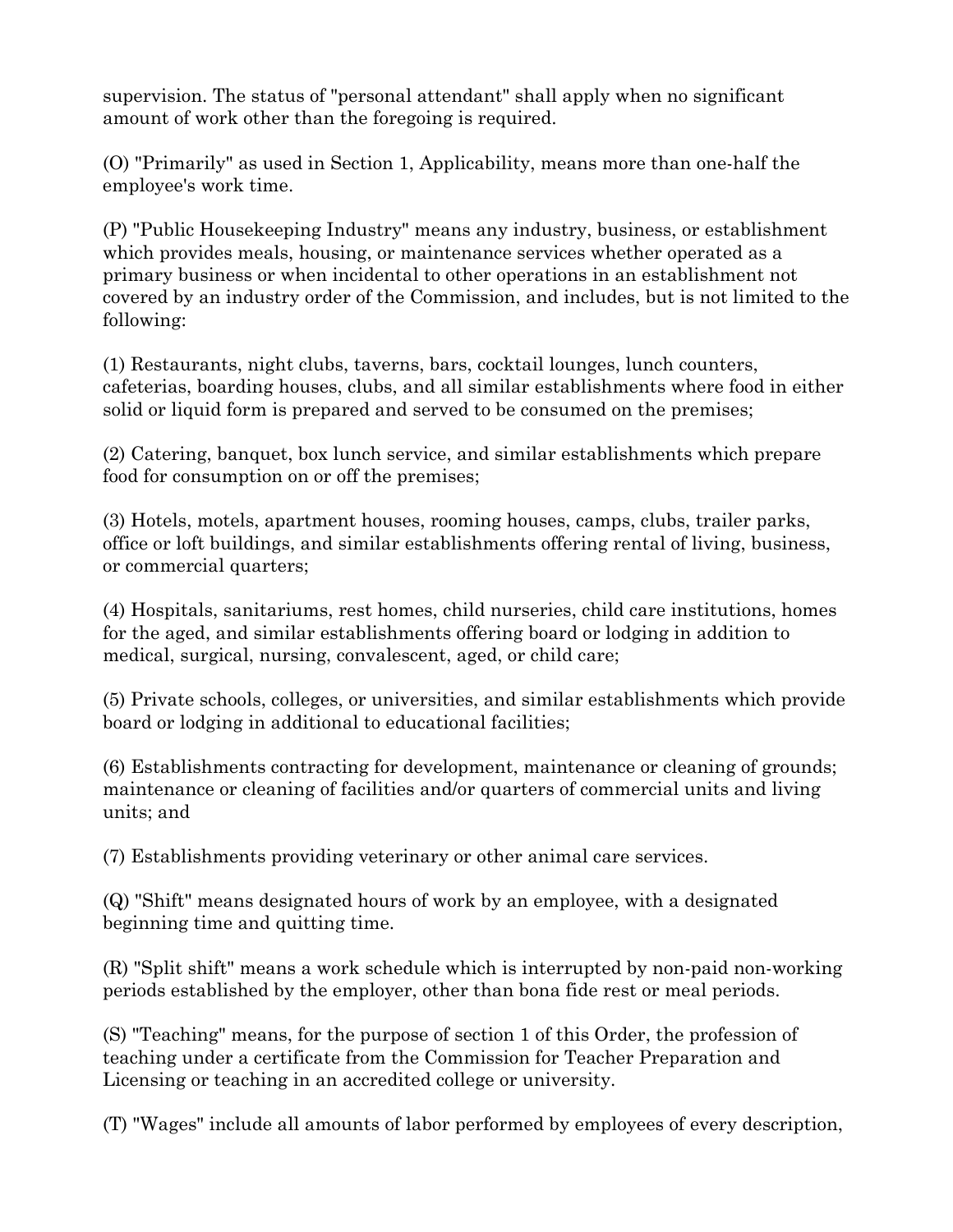whether the amount is fixed or ascertained by the standard of time, task, piece, commission basis, or other method of calculation.

(U) "Workday" and "day" mean any consecutive 24-hour period beginning at the same time each calendar day.

(V) "Workweek" and "week" mean any seven-(7) consecutive days, starting with the same calendar day each week. "Workweek" is a fixed and regularly recurring period of 168 hours, seven (7) consecutive 24-hour periods.

# **3. Hours and Days of Work**

(A) Daily Overtime- General Provisions

(1) The following overtime provisions are applicable to employees eighteen (18) years of age or over and to employees sixteen (16) or seventeen (17) years of age who are not required by law to attend school and are not otherwise prohibited by law from engaging in the subject work. Such employees shall not be employed more than eight (8) hours in any workday or more than forty (40) hours in any workweek unless the employee receives one and one-half  $(1 \frac{1}{2})$  times such employee's regular rate of pay for all hours worked over forty (40) hours in the workweek. Eight (8) hours of labor constitutes a day's work. Employment beyond eight (8) hours in any workday or more than six (6) days in any workweek is permissible provided the employee is compensated for such overtime at not less than:

(a) One and one-half  $(1 \frac{1}{2})$  times the employee's regular rate of pay for all hours worked in excess of eight (8) hours up to and including twelve (12) hours in any workday, and for the first eight (8) hours worked on the seventh (7th) consecutive day of work in a workweek; and

(b) Double the employee's regular rate of pay for all hours worked in excess of twelve (12) hours in any workday and for all hours worked in excess of eight (8) hours on the seventh (7th) consecutive day of work in a workweek.

(c) The overtime rate of compensation required to be paid to a nonexempt full-time salaried employee shall be computed by using the employee's regular hourly salary as one fortieth (1/40) of the employee's weekly salary.

(2) Employees with direct responsibility for children who are under 18 years of age or who are not emancipated from the foster care system and who, in either case, are receiving 24 hour residential care, may, without violating any provision of this section, be compensated as follows: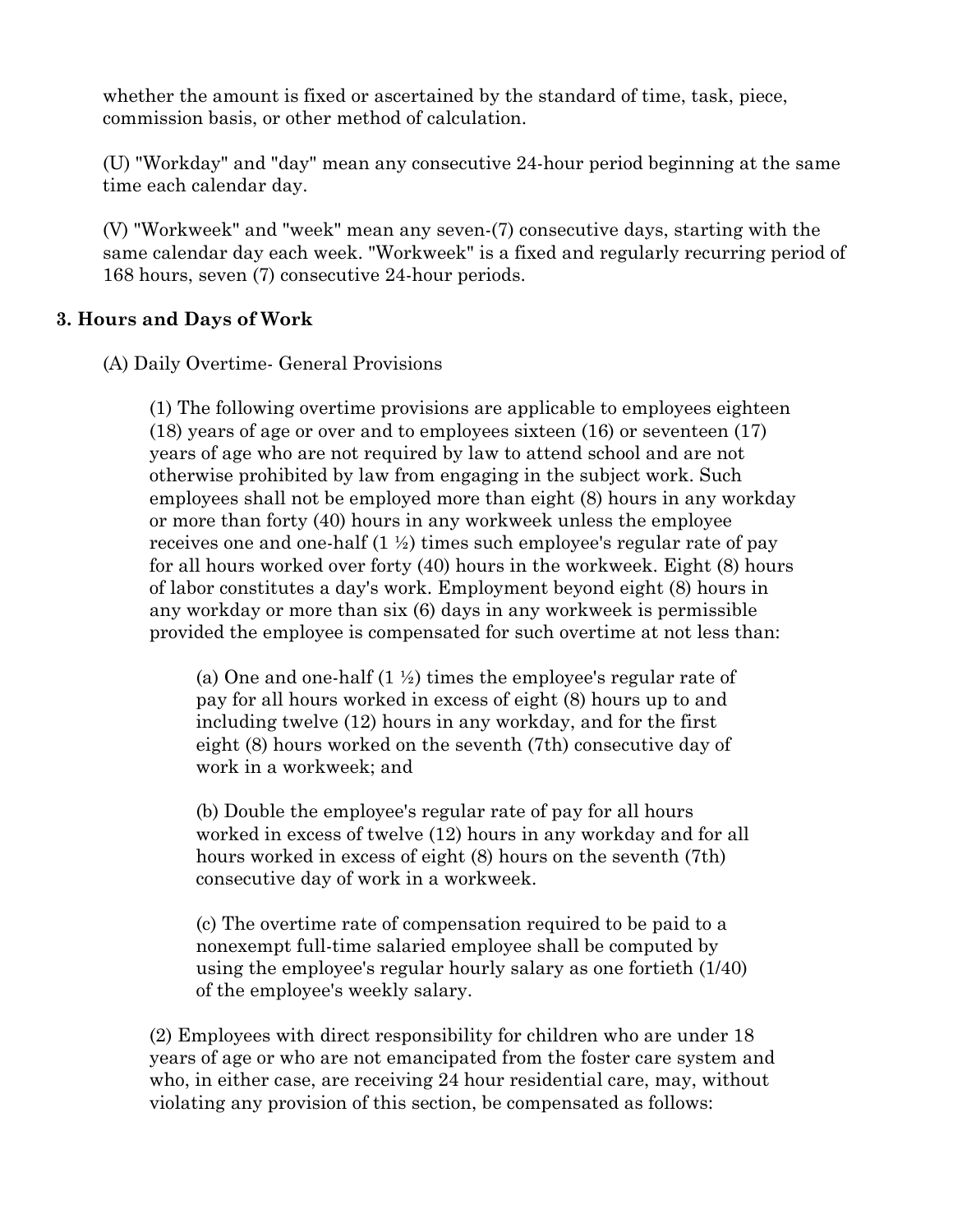(a) An employee who works in excess of 40 hours in a workweek shall be compensated at one and one-half (1-1/2) times the employee's regular rate of pay for all hours over 40 hours in the workweek.

(b) An employee shall be compensated at two (2) times the employee's regular rate of pay for all hours in excess of 48 hours in the workweek.

(c) An employee shall be compensated at two (2) times the employee's regular rate of pay for all hours in excess of 16 in a workday.

(d) No employee shall work more than 24 consecutive hours until said employee receives not less than eight (8) consecutive hours off-duty immediately following the 24 consecutive hours of work. Time spent sleeping shall not be included as hours worked.

**(e) Section (A)(2) above shall apply to employees of 24 hour non-medical out of home licensed residential facilities of 15 beds or fewer for the developmentally disabled, elderly, and mentally ill adults.** 

#### **This section, (3)(A)(2)(e), shall sunset on July 1, 2005.**

(B) Alternative Workweek Schedules

(1) No employer shall be deemed to have violated the daily overtime provisions by instituting, pursuant to the election procedures set forth in this wage order, a regularly scheduled alternative workweek schedule of not more than ten (10) hours per day within a forty (40) hour workweek without the payment of an overtime rate of compensation. All work performed in any workday beyond the schedule established by the agreement up to twelve (12) hours a day or beyond forty (40) hours per week shall be paid at one and one-half  $(1 \frac{1}{2})$  times the employee's regular rate of pay. All work performed in excess of twelve (12) hours per day and any work in excess of eight (8) hours on those days worked beyond the regularly scheduled number of workdays established by the alternative workweek agreement shall be paid at double the employee's regular rate of pay. Any alternative workweek agreement adopted pursuant to this section shall provide for not less than four (4) hours of work in any shift. Nothing in this section shall prohibit an employer, at the request of the employee, to substitute one day of work for another day of the same length in the shift provided by the alternative workweek agreement on an occasional basis to meet the personal needs of the employee without the payment of overtime. No hours paid at either one and one-half  $(1 \frac{1}{2})$  or double the regular rate of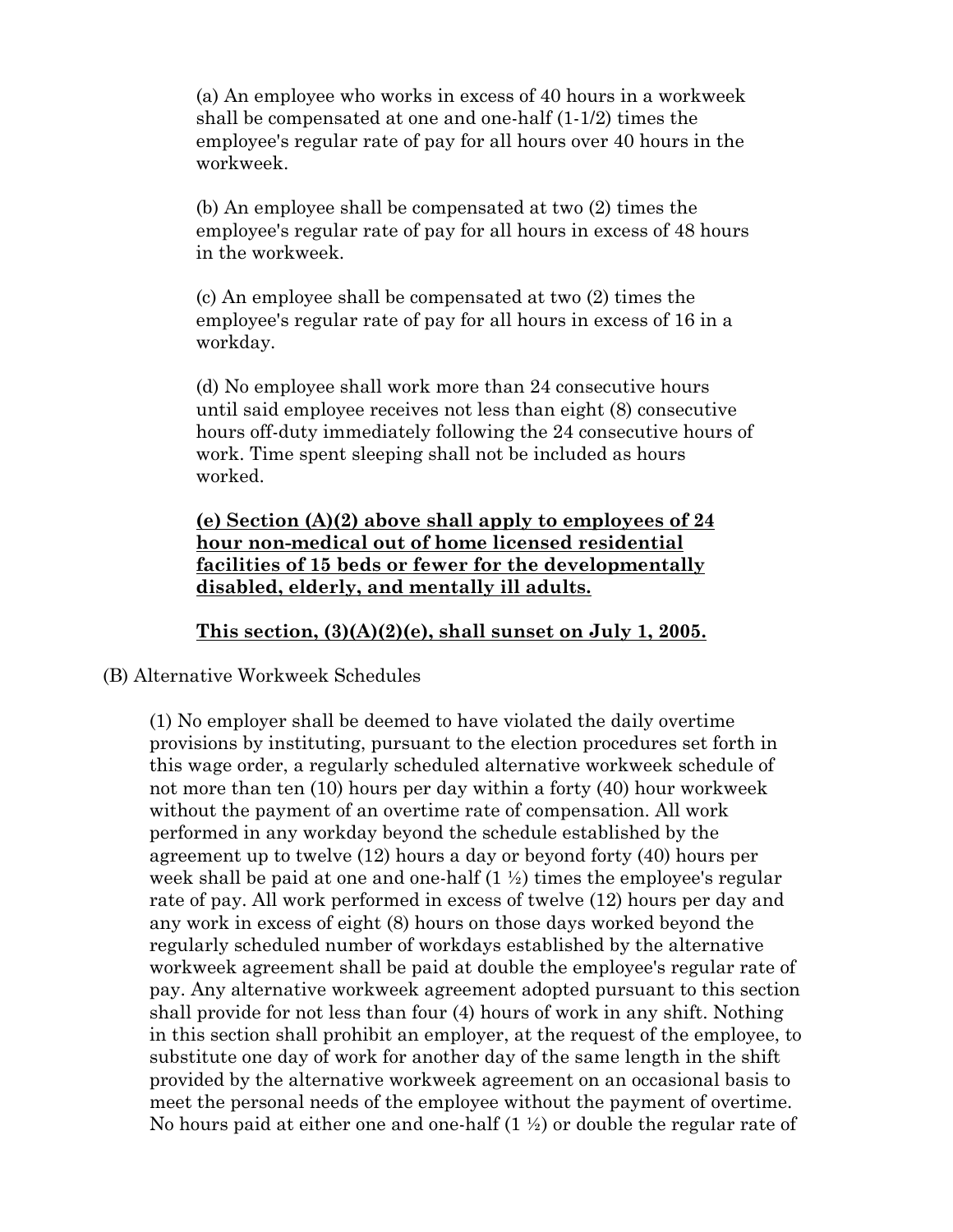pay shall be included in determining when forty (40) hours have been worked for the purpose of computing overtime compensation.

(2) If an employer, whose employees have adopted an alternative workweek agreement permitted by this order requires an employee to work fewer hours than those that are regularly scheduled by the agreement, the employer shall pay the employee overtime compensation at a rate of one and one-half  $(1 \frac{1}{2})$  times the employee's regular rate of pay for all hours worked in excess of eight (8) hours, and double the employee's regular rate of pay for all hours worked in excess of twelve (12) hours for the day the employee is required to work the reduced hours.

(3) An employer shall not reduce an employee's regular rate of hourly pay as a result of the adoption, repeal or nullification of an alternative workweek schedule.

(4) An employer shall explore any available reasonable alternative means of accommodating the religious belief or observance of an affected employee that conflicts with an adopted alternative workweek schedule, in the manner provided by subdivision (j) of Section 12940 of the Government Code.

(5) An employer shall make a reasonable effort to find a work schedule not to exceed eight (8) hours in a workday, in order to accommodate any affected employee who was eligible to vote in an election authorized by this Section and who is unable to work the alternative workweek schedule established as the result of that election.

(6) An employer shall be permitted, but not required, to provide a work schedule not to exceed eight (8) hours in a workday to accommodate any employee who is hired after the date of the election and who is unable to work the alternative workweek schedule established by the election.

(7) Arrangements adopted in a secret ballot election held pursuant to this order prior to 1998, or under the rules in effect prior to 1998, and before the performance of the work, shall remain valid after July 1, 2000 provided that the results of the election are reported by the employer to the Division of Labor Statistics and Research by January 1, 2001, in accordance with the requirements of Section C below (Election Procedures). If an employee was voluntarily working an alternative workweek schedule of not more than ten (10) hours a day as of July 1, 1999, that alternative workweek was based on an individual agreement made after January 1, 1998 between the employee and employer, and the employee submitted, and the employer approved, a written request on or before May 30, 2000 to continue the agreement, the employee may continue to work that alternative workweek schedule without payment of an overtime rate of compensation for the hours provided in the agreement. An employee may revoke his or her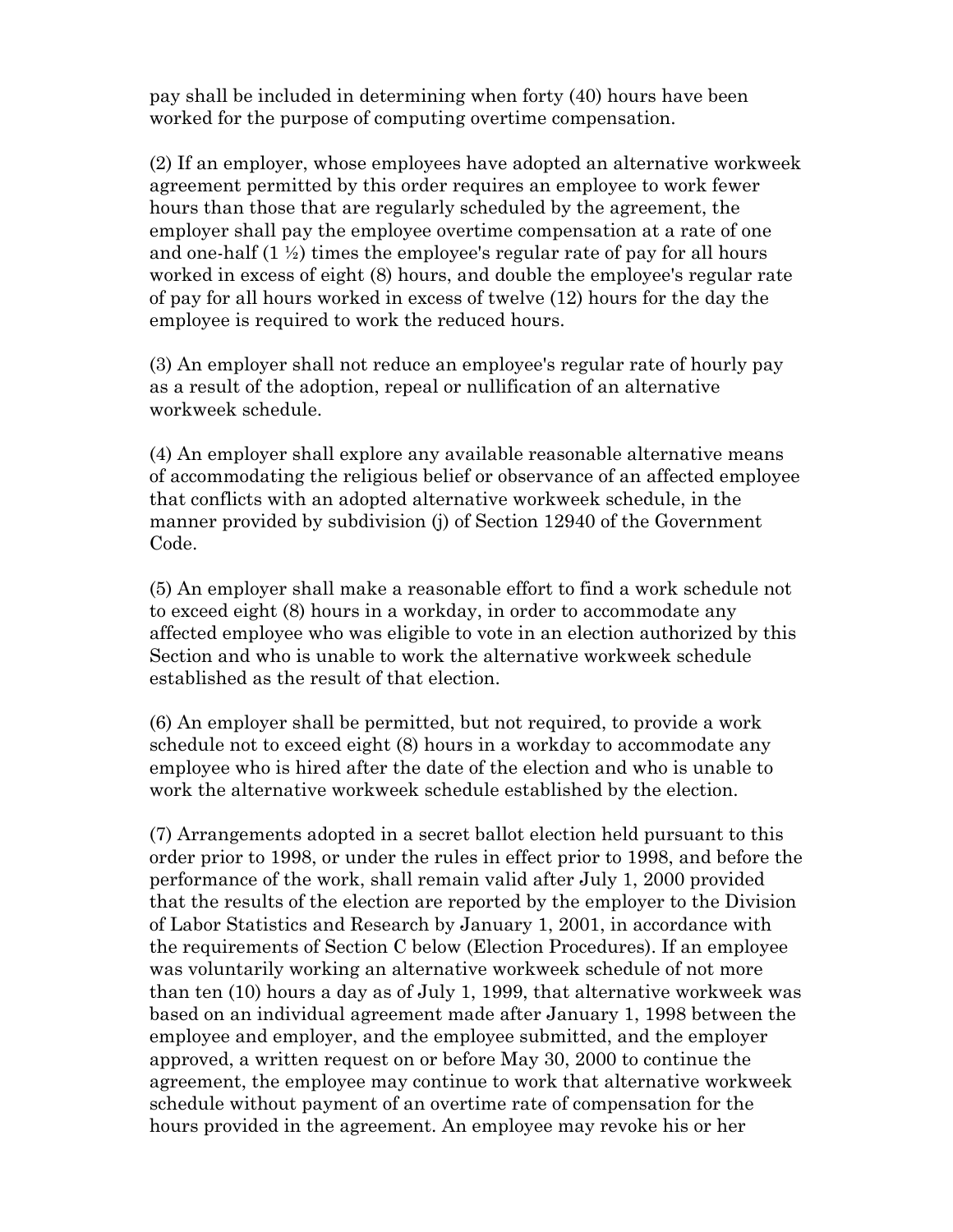voluntary authorization to continue such a schedule with thirty (30) days written notice to the employer. New arrangements can only be entered into pursuant to the provisions of this section. Notwithstanding the foregoing, if a health care industry employer implemented a reduced rate for twelve (12) hour shift employees in the last quarter of 1999 and desires to reimplement a flexible work arrangement that includes twelve (12) hour shifts at straight time for the same work unit, the employer must pay a base rate to each affected employee in the work unit that is no less than that employee's base rate in 1999 immediately prior to the date of the rate reduction.

(8) Notwithstanding the above provisions regarding alternative workweek schedules, no employer of employees in the healthcare industry shall be deemed to have violated the daily overtime provisions by instituting, pursuant to the election procedures set forth in this wage order a regularly scheduled alternative workweek schedule that includes work days exceeding ten (10) hours but not more than twelve (12) hours within a forty 40-hour workweek without the payment of overtime compensation, provided that:

(a) An employee who works beyond twelve (12) hours in a workday shall be compensated at double the employee's regular rate of pay for all hours in excess of twelve (12);

(b) An employee who works in excess of forty (40) hours in a workweek shall be compensated at one and one-half (1½) times the employee's regular rate of pay for all hours over forty (40) hours in the workweek;

(c) Any alternative workweek agreement adopted pursuant to this section shall provide for not less than four (4) hours of work in any shift.

(d) The same overtime standards shall apply to employees who are temporarily assigned to a work unit covered by this subsection;

(e) Any employer who instituted an alternative workweek schedule pursuant to this subsection shall make a reasonable effort to find another work assignment for any employee who participated in a valid election prior to 1998 pursuant to the provisions of Wage Orders 4 and 5 and who is unable to work the alternative workweek schedule established.

(f) An employer engaged in the operation of a licensed hospital or in providing personnel for the operation of a licensed hospital who institutes, pursuant to a valid order of the Commission, a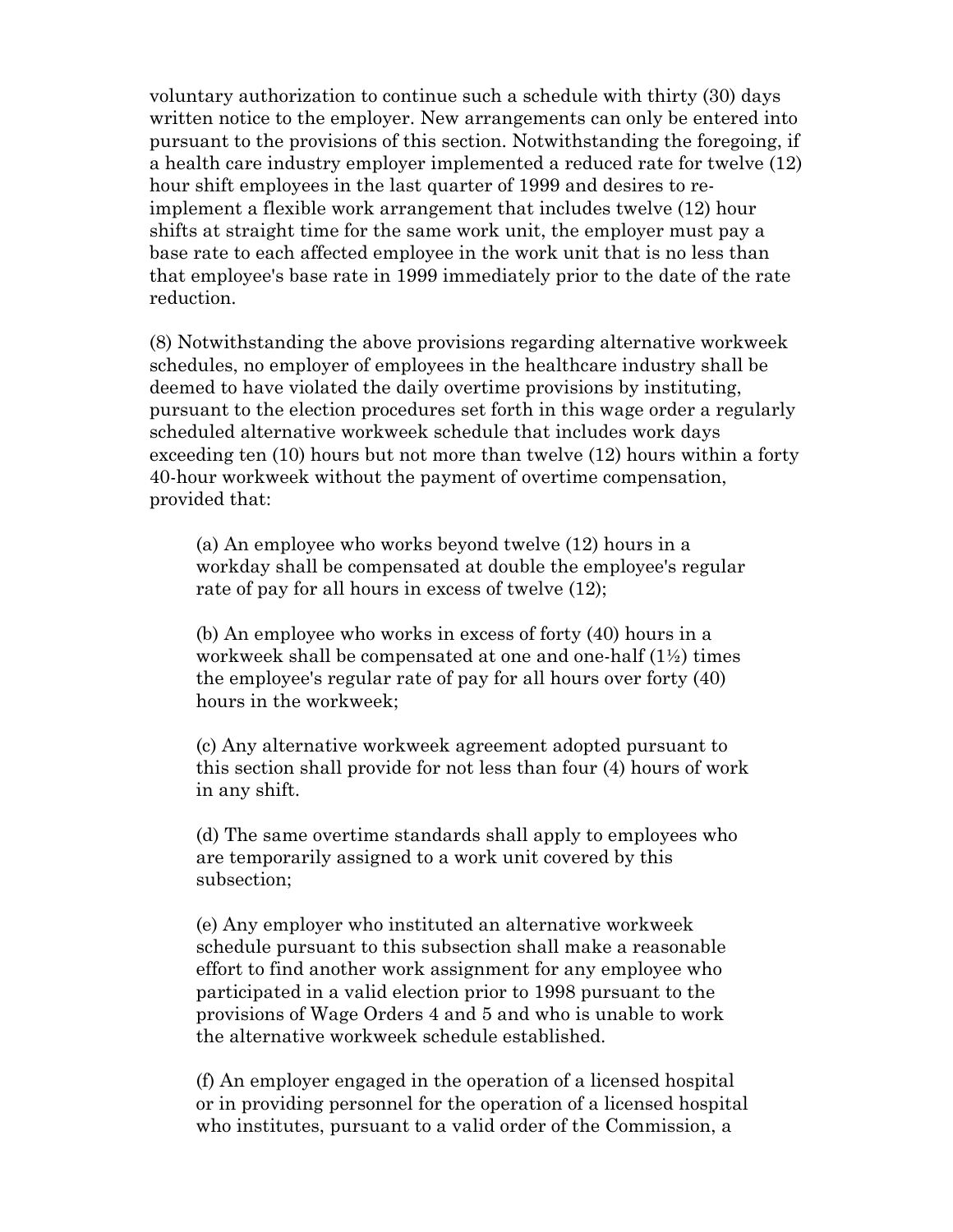regularly scheduled alternative workweek that includes no more than three (3) twelve (12)-hour workdays, shall make a reasonable effort to find another work assignment for any employee who participated in the vote which authorized the schedule and is unable to work the 12-hour shifts. An employer shall not be required to offer a different work assignment to an employee if such a work assignment is not available or if the employee was hired after the adoption of the twelve (12) hour, three (3) day alternative workweek schedule.

(9) No employee assigned to work a twelve (12) hour shift established pursuant to this Order shall be required to work more than twelve (12) hours in any twenty-four (24) hour period unless the Chief Nursing Officer or authorized executive declares that:

(a) A "healthcare emergency", as defined, exists in this Order, and

(b) All reasonable steps have been taken to provide required staffing, and

(c) Considering overall operational status needs, continued overtime is necessary to provide required staffing.

(10) Provided further that no employee shall be required to work more than sixteen (16) hours in a 24-hour period unless by voluntary mutual agreement of the employee and employer, and no employee shall work more than twenty-four (24) consecutive hours until said employee receives not less than eight (8) consecutive hours off-duty immediately following the twenty-four consecutive hours of work.

(11) Notwithstanding subsection (B)(9) above, an employee may be required to work up to thirteen (13) hours in any 24-hour period if the employee scheduled to relieve the subject employee does not report for duty as scheduled and does not inform the employer more than two hours in advance of that scheduled shift that he/she will not be appearing for duty as scheduled.

#### (C) Election Procedures

Election procedures for the adoption and repeal of alternative workweek schedules require the following:

(1) Each proposal for an alternative workweek schedule shall be in the form of a written agreement proposed by the employer. The proposed agreement must designate a regularly scheduled alternative workweek in which the specified number of work days and work hours are regularly recurring. The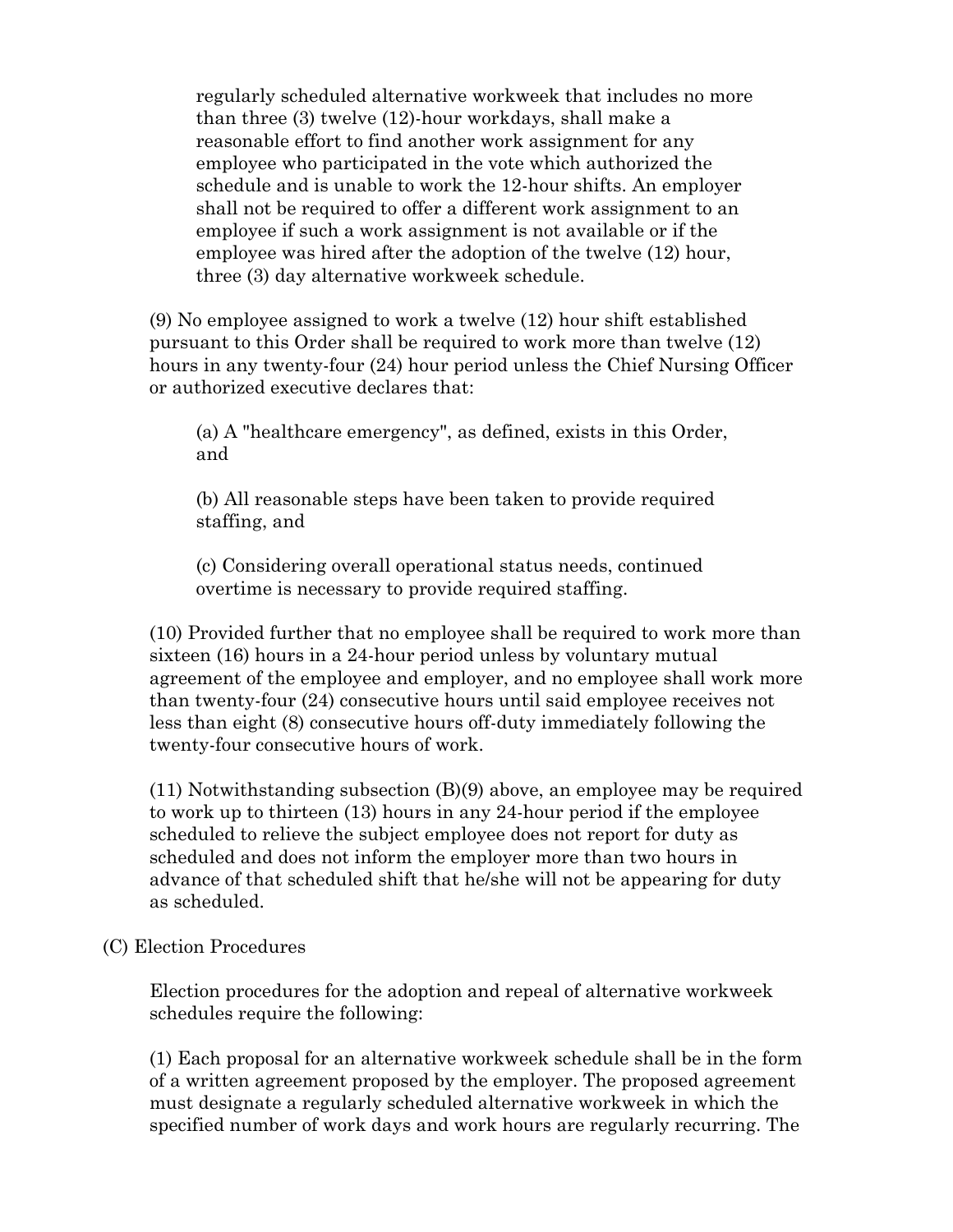actual days worked within that alternative workweek schedule need not be specified. The employer may propose a single work schedule that would become the standard schedule for workers in the work unit, or a menu of work schedule options, from which each employee in the unit would be entitled to choose. If the employer proposes a menu of work schedule options, the employee may, with the approval of the employer, move from one menu option to another.

(2) In order to be valid, the proposed alternative workweek schedule must be adopted in a secret ballot election, before the performance of work, by at least a two-thirds (2/3) vote of the affected employees in the work unit. The election shall be held during regular working hours at the employees' work site. For purposes of this subsection, "affected employees in the work unit" may include all employees in a readily identifiable work unit, such as a division, a department, a job classification, a shift, a separate physical location, or a recognized subdivision of any such work unit. A work unit may consist of an individual employee as long as the criteria for an identifiable work unit in this subsection is met.

(3) Prior to the secret ballot vote, any employer who proposed to institute an alternative workweek schedule shall have made a disclosure in writing to the affected employees, including the effects of the proposed arrangement on the employees' wages, hours, and benefits. Such a disclosure shall include meeting(s), duly noticed, held at least fourteen (14) days prior to voting, for the specific purpose of discussing the effects of the alternative workweek schedule. An employer shall provide that disclosure in a non-English language, as well as in English, if at least five (5) percent of the affected employees primarily speak that non-English language. The employer shall mail the written disclosure to employees who do not attend the meeting. Failure to comply with this paragraph shall make the election null and void.

(4) Any election to establish or repeal an alternative workweek schedule shall be held at the work site of the affected employees. The employer shall bear the costs of conducting any election held pursuant to this section. Upon a complaint by an affected employee, and after an investigation by the Labor Commissioner, the Labor Commissioner may require the employer to select a neutral third party to conduct the election.

(5) Any type of alternative workweek schedule that is authorized by the Labor Code may be repealed by the affected employees. Upon a petition of one-third (1/3) of the affected employees, a new secret ballot election shall be held and a two-thirds (2/3) vote of the affected employees shall be required to reverse the alternative workweek schedule. The election to repeal the alternative workweek schedule shall be held not more than 30 days after the petition is submitted to the employer, except that the election shall be held not less than twelve (12) months after the date that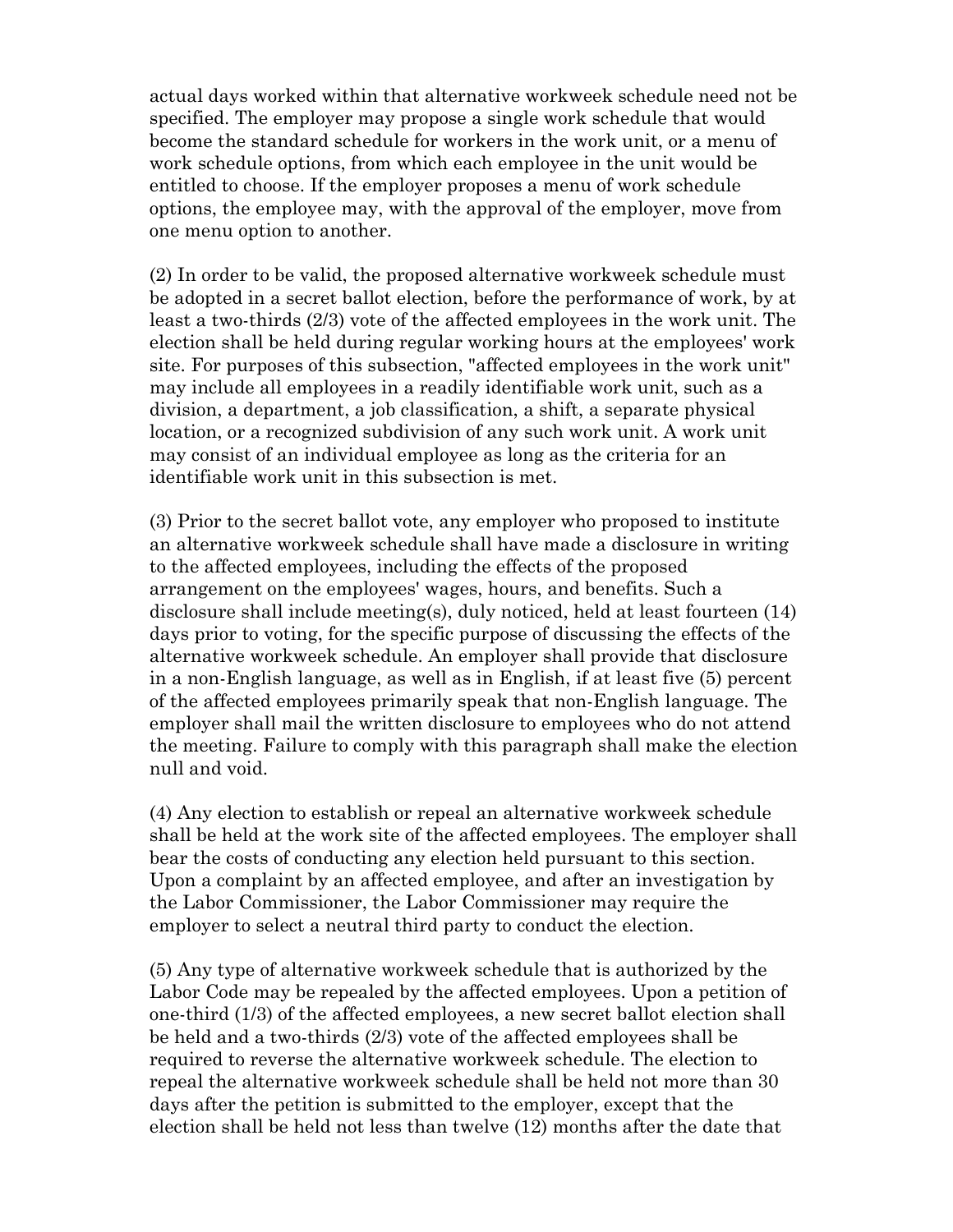the same group of employees voted in an election held to adopt or repeal an alternative workweek schedule. However, where an alternative workweek schedule was adopted between October 1, 1999 and October 1, 2000, a new secret ballot election to repeal that alternative workweek schedule shall not be subject to the 12-month interval between elections. The election shall take place during regular working hours at the employees' work site. If the alternative workweek schedule is revoked, the employer shall comply within sixty (60) days. Upon proper showing of undue hardship, the Division of Labor Standards Enforcement may grant an extension of time for compliance.

(6) Only secret ballots may be cast by affected employees in the work unit at any election held pursuant to this Section. The results of any election conducted pursuant to this Section shall be reported by the employer to the Division of Labor Statistics and Research within thirty (30) days after the results are final, and the report of election results shall be a public document. The report shall include the final tally of the vote, the size of the unit, and the nature of the business of the employer.

(7) Employees affected by a change in the work hours resulting from the adoption of an alternative workweek schedule may not be required to work those new work hours for at least thirty (30) days after the announcement of the final results of the election.

(8) Employers shall not intimidate or coerce employees to vote either in support of or in opposition to a proposed alternative workweek. No employees shall be discharged or discriminated against for expressing opinions concerning the alternative workweek election or for opposing or supporting its adoption or repeal. However, nothing in this section shall prohibit an employer from expressing his/her position concerning that alternative workweek to the affected employees. A violation of this subsection shall be subject to Labor Code section 98 et seq.

(D) No employer engaged in the operation of a hospital or an establishment which is an institution primarily engaged in the care of the sick, the aged, or the mentally ill or defective who reside on the premises shall be deemed to have violated any provision of this section if, pursuant to an agreement or understanding arrived at between the employer and employee before performance of work, a work period of fourteen (14) consecutive days is accepted in lieu of the workweek of seven consecutive days for purposes of overtime computation and if, for any employment in excess of eighty (80) hours in such fourteen (14) day period, the employee receives compensation at a rate not less than one and one-half  $(1 \frac{1}{2})$  times the regular rate at which the employee is employed.

(E) This section does not apply to organized camp counselors who are not employed more than fifty-four (54) hours and not more than six (6) days in any workweek except under the conditions set forth below. This section shall also not apply to personal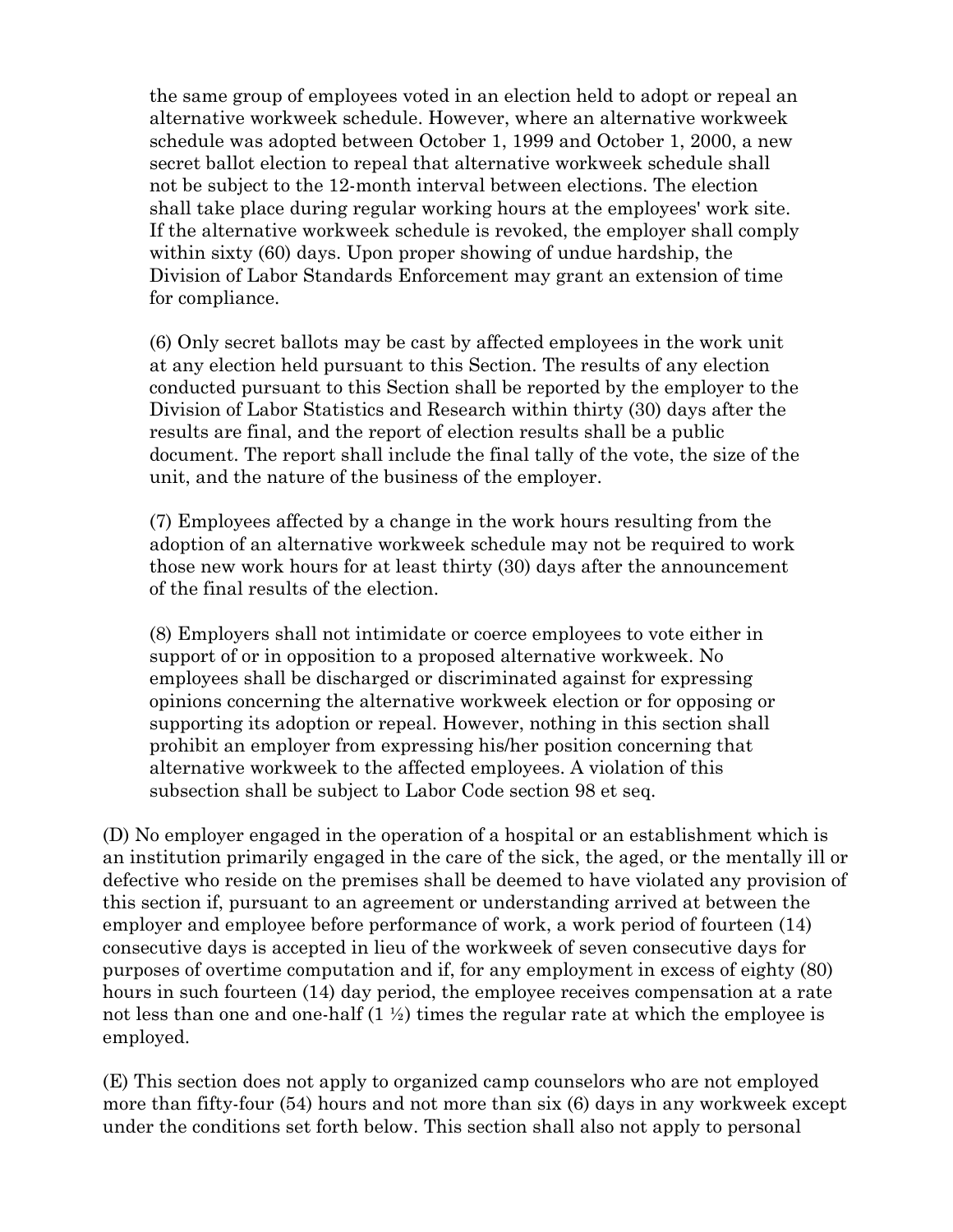attendants as defined in Section 2 (N), nor to resident managers of homes for the aged having less than eight (8) beds; provided that persons employed in such occupations shall not be employed more than forty (40) hours nor more than six (6) days in any workweek, except under the following conditions:

In the case of emergency, employees may be employed in excess of forty (40) hours or six (6) days in any workweek provided the employee is compensated for all hours in excess of forty (40) hours and days in excess of six (6) days in the workweek at not less than one and one-half  $(1 \frac{1}{2})$  times the employee's regular rate of pay. However, regarding organized camp counselors, in case of emergency they may be employed in excess of fifty-four (54) hours or six (6) days, provided that they are compensated at not less than one and one-half  $(1 \frac{1}{2})$  times the employee's regular rate of pay for all hours worked in excess of fifty-four (54) hours and six (6) days in the workweek.

(F) One and one-half (1 ½) times a minor's regular rate of pay shall be paid for all work over forty (40) hours in any workweek except minors sixteen (16) or seventeen (17) years old who are not required by law to attend school and may therefore be employed for the same hours as an adult are subject to subsection (A), (B), (C), or (D) above.

**(VIOLATIONS OF CHILD LABOR LAWS are subject to civil penalties of from \$500 to \$10,000 as well as to criminal penalties. Refer to California Labor Code sections 1285 to 1312 and 1390 to 1399 for additional restrictions on the employment of minors and for descriptions of criminal and civil penalties for violation of the child labor laws. Employers should ask school districts about any required work permits.)** 

(G) An employee may be employed on seven (7) workdays in a workweek when the total hours of employment during such workweek do not exceed thirty (30) and the total hours of employment in any one workday thereof do not exceed six (6).

(H) If a meal period occurs on a shift beginning or ending at or between the hours of 10 p.m. and 6 a.m., facilities shall be available for securing hot food and drink or for heating food or drink, and a suitable sheltered place shall be provided in which to consume such food or drink.

(I) The provisions of this section are not applicable to employees whose hours of service are regulated by:

(1) The United States Department of Transportation Code of Federal Regulations, title 49, sections 395.1 to 395.13, Hours of Service of Drivers, or

(2) Title 13 of the California Code of Regulations, subchapter 6.5, section 1200 and following sections, regulating hours or drivers.

(J) The daily overtime provisions of subsection (A) above shall not apply to ambulance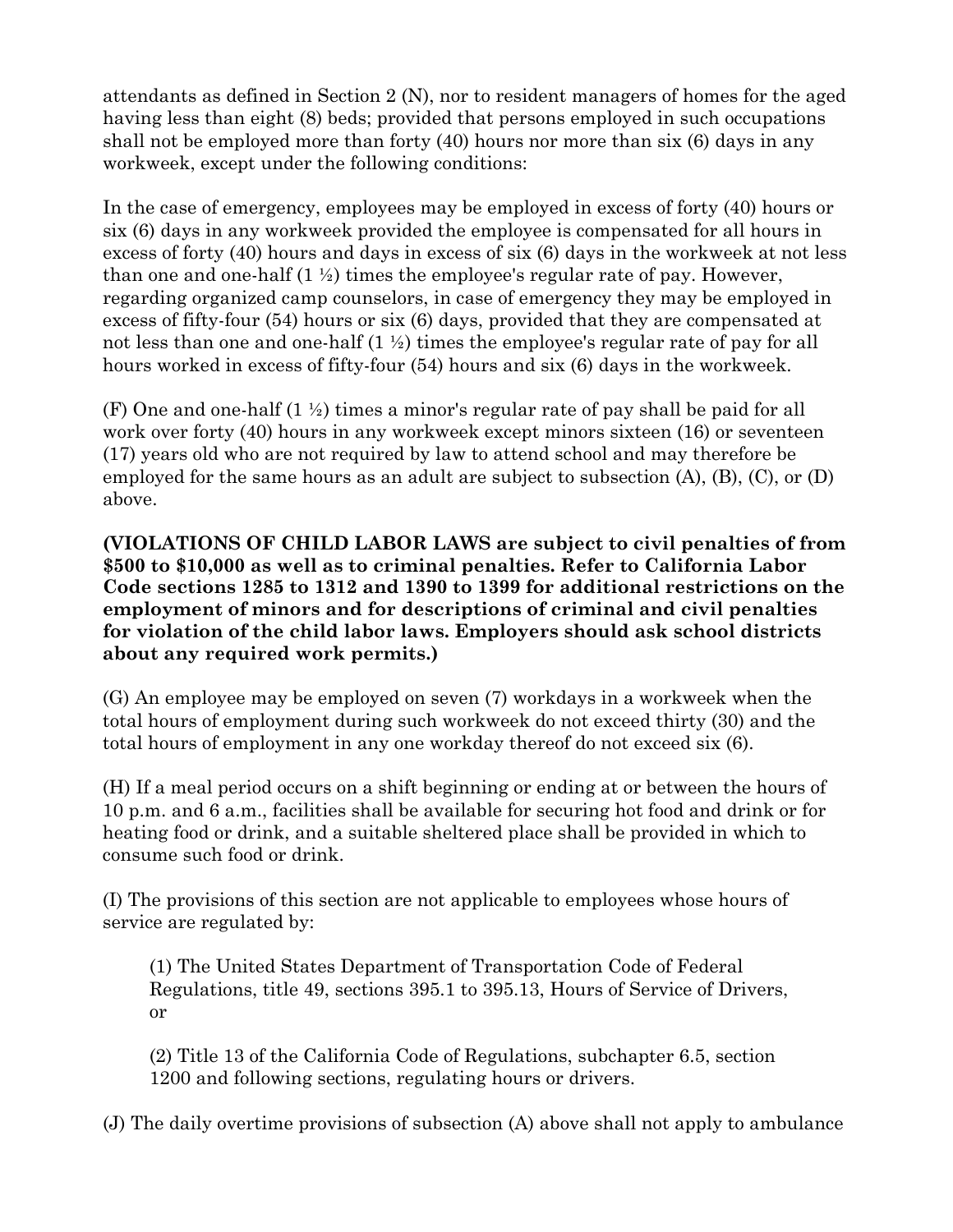drivers and attendants scheduled for twenty-four (24) hours shifts of duty who have agreed in writing to exclude from daily time worked not more than three (3) meal periods of not more than one hour each and a regularly scheduled uninterrupted sleeping period of not more than eight (8) hours. The employer shall provide adequate dormitory and kitchen facilities for employees on such a schedule.

(K) The provisions of Labor Code §§ 551 and 552 regarding one (1) day's rest in seven (7) shall not be construed to prevent an accumulation of days of rest when the nature of the employment reasonably requires the employee to work seven (7) or more consecutive days; provided, however, that in each calendar month, the employee shall receive the equivalent of one (1) day's rest in seven (7).

(L) Except as provided in subsections (F) and (K), this section shall not apply to any employee covered by a valid collective bargaining agreement if the agreement expressly provides for the wages, hours of work, and working conditions of the employees, and if the agreement provides premium wage rates for all overtime hours worked and a regular hourly rate of pay for those employees of not less than thirty (30) percent more than the state minimum wage.

(M) Notwithstanding subsection (L) above, where the employer and a labor organization representing employees of the employer have entered into a valid collective bargaining agreement pertaining to the hours of work of the employees, the requirement regarding the equivalent of one (1) day's rest in seven (7) (see subsection (K) above) shall apply, unless the agreement expressly provides otherwise.

(N) If an employer approves a written request of an employee to make up work time that is or would be lost as a result of a personal obligation of the employee, the hours of that make up work time, if performed in the same workweek in which the work time was lost, may not be counted toward computing the total number of hours worked in a day for purposes of the overtime requirements, except for hours in excess of eleven (11) hours of work in one (1) day or forty (40) hours of work in one (1) workweek. If an employee knows in advance that he or she will be requesting make up time for a personal obligation that will recur at a fixed time over a succession of weeks, the employee may request to make up work time for up to four (4) weeks in advance; provided, however, that the make up work must be performed in the same week that the work time was lost. An employee shall provide a signed written request for each occasion that the employee makes a request to make up work time pursuant to this Section. While an employer may inform an employee of this make up time option, the employer is prohibited from encouraging or otherwise soliciting an employee to request the employer's approval to take personal time off and make up the work hours within the same workweek pursuant to this Section.

# **4. Minimum Wages**

(A) Every employer shall pay to each employee wages not less than six dollars and twenty five cents (\$6.25) per hour for all hours worked effective January 1, 2001, and not less than six dollars and seventy five cents (\$6.75) per hour for all hours worked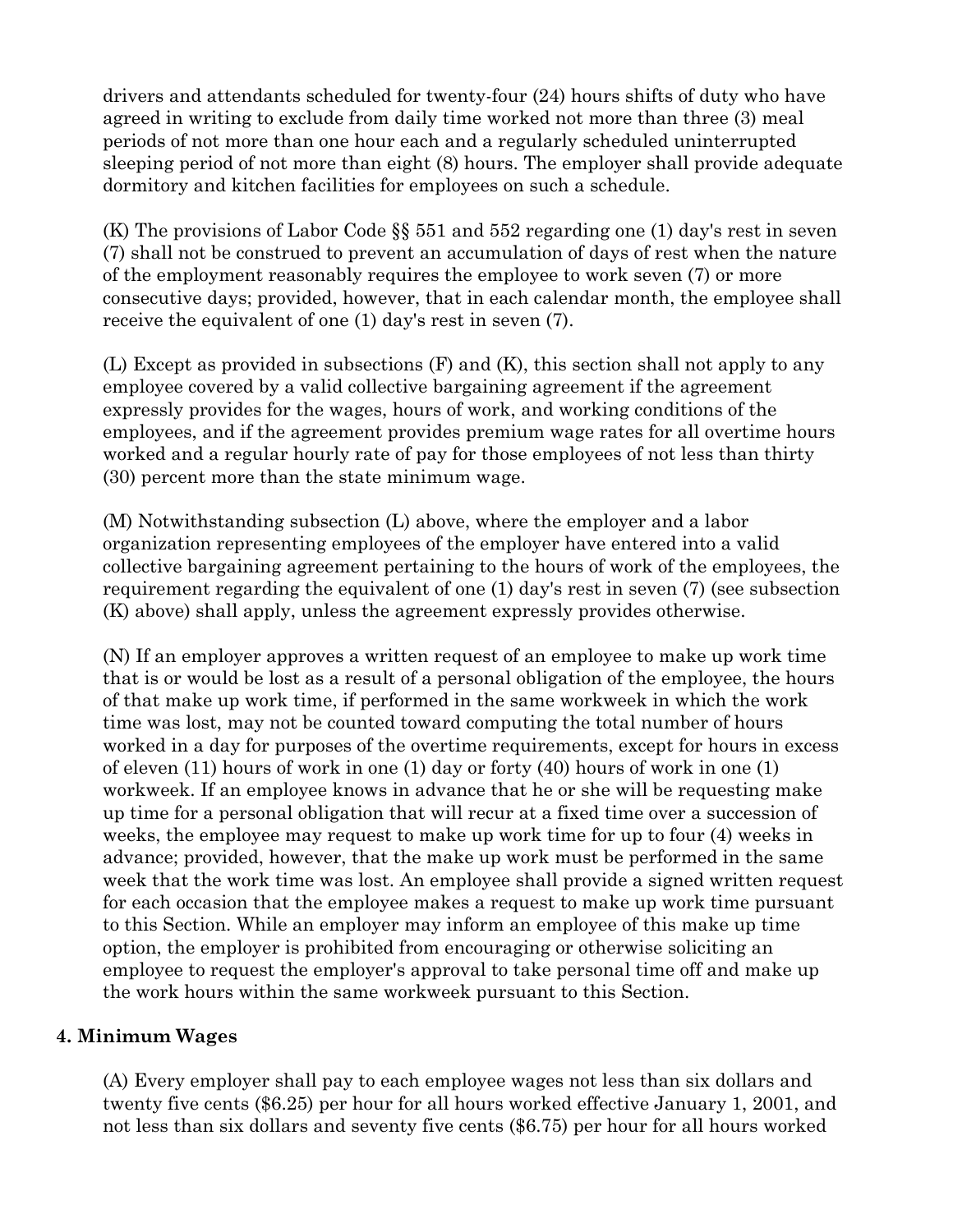effective January 1, 2002, except:

(1) LEARNERS. Employees during their first one hundred and sixty (160) hours of employment in occupations in which they have no previous similar or related experience, may be paid not less than eighty-five percent (85%) of the minimum wage rounded to the nearest nickel.

(B) Every employer shall pay to each employee, on the established payday for the period involved, not less than the applicable minimum wage for all hours worked in the payroll period, whether the remuneration is measured by time, piece, commission, or otherwise.

(C) When an employee works a split shift, one hour's pay at the minimum wage shall be paid in addition to the minimum wage for that workday, except when the employee resides at the place of employment.

(D) The provisions of this section shall not apply to apprentices regularly indentured under the State Division of Apprenticeship Standards.

# **5. Reporting Time Pay**

(A) Each workday an employee is required to report for work and does report, but is not put to work or is furnished less than half said employee's usual or scheduled day's work, the employee shall be paid for half the usual or scheduled day's work, but in no event for less than two (2) hours nor more than four (4) hours, at the employee's regular rate of pay, which shall not be less than the minimum wage.

(B) If an employee is required to report for work a second time in any one workday and is furnished less than two hours of work on the second reporting, said employee shall be paid for two hours at the employee's regular rate of pay, which shall not be less than the minimum wage.

(C) The foregoing reporting time pay provisions are not applicable when:

(1) Operations cannot commence or continue due to threats to employees or property; or when recommended by civil authorities; or

(2) Public utilities fail to supply electricity, water, or gas, or there is a failure in the public utilities, or sewer system; or

(3) The interruption of work is caused by an Act of God or other cause not within the employer's control.

(D) This section shall not apply to an employee on paid standby status who is called to perform assigned work at a time other than the employee's scheduled reporting time.

# **6. Licenses for Disabled Workers**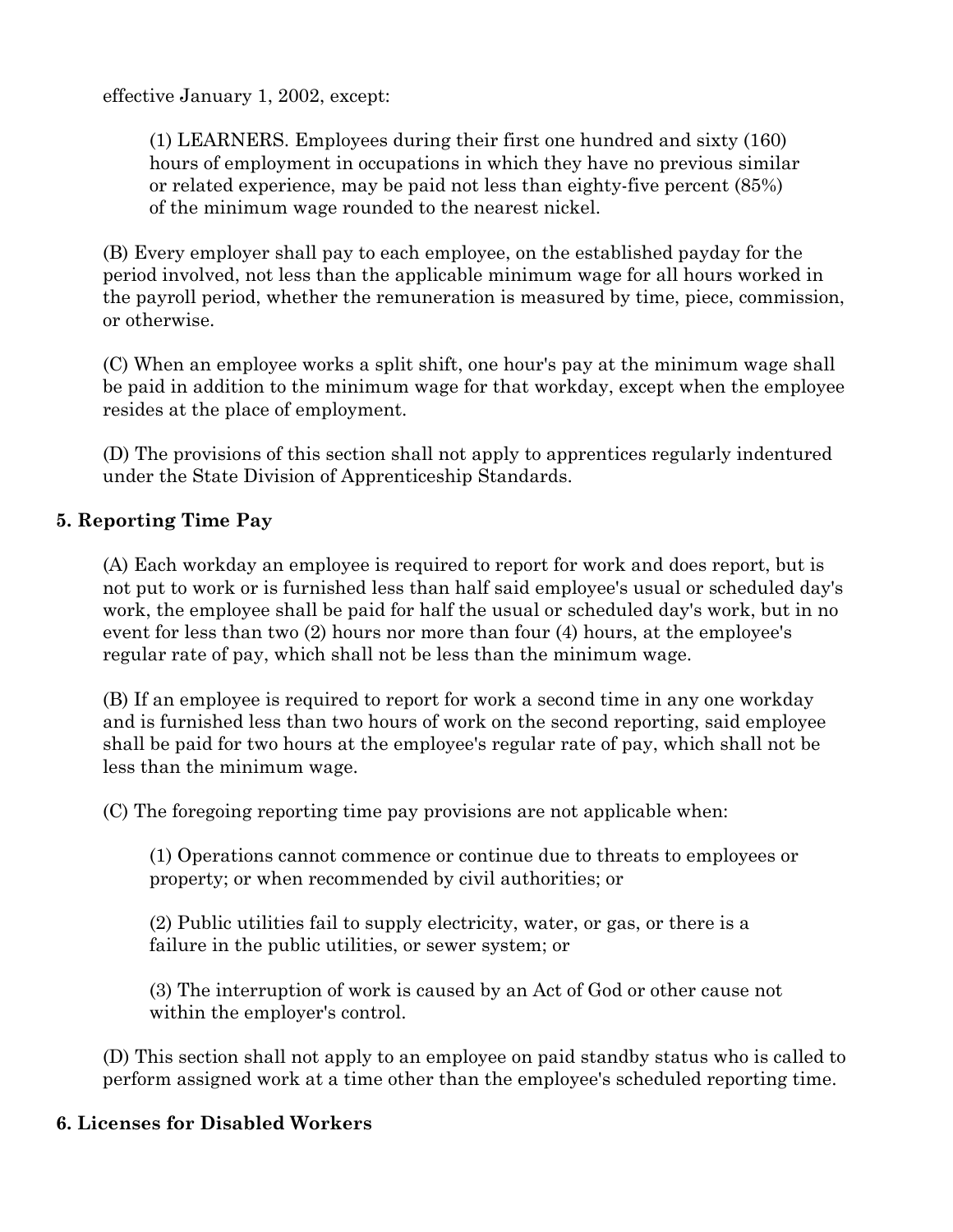(A) A license may be issued by the Division authorizing employment of a person whose earning capacity is impaired by physical disability or mental deficiency at less than the minimum wage. Such licenses shall be granted only upon joint application of employer and employee and employee's representative if any.

(B) A special license may be issued to a nonprofit organization such as a sheltered workshop or rehabilitation facility fixing special minimum rates to enable the employment of such persons without requiring individual licenses of such employees.

(C) All such licenses and special licenses shall be renewed on a yearly basis or more frequently at the discretion of the Division. (See California Labor Code, Sections 1191 and 1191.5.)

# **7. Records**

(A) Every employer shall keep accurate information with respect to each employee including the following:

(1) Full name, home address, occupation and social security number.

(2) Birth date, if under 18 years, and designation as a minor.

(3) Time records showing when the employee begins and ends each work period. Meal periods, split shift intervals and total daily hours worked shall also be recorded. Meal periods during which operations cease and authorized rest periods need not be recorded.

(4) Total wages paid each payroll period, including value of board, lodging, or other compensation actually furnished to the employee.

(5) Total hours worked in the payroll period and applicable rates of pay. This information shall be made readily available to the employee upon reasonable request.

(6) When a piece rate or incentive plan is in operation, piece rates or an explanation of the incentive plan formula shall be provided to employees. An accurate production record shall be maintained by the employer.

(B) Every employer shall semimonthly or at the time of each payment of wages furnish each employee, either as a detachable part of the check, draft, or voucher paying the employee's wages, or separately, an itemized statement in writing showing: (1) all deductions; (2) the inclusive dates of the period for which the employee is paid; (3) the name of the employee or the employee's social security number; and (4) the name of the employer, provided all deductions made on written orders of the employee may be aggregated and shown as one item.

(C) All required records shall be in the English language and in ink or other indelible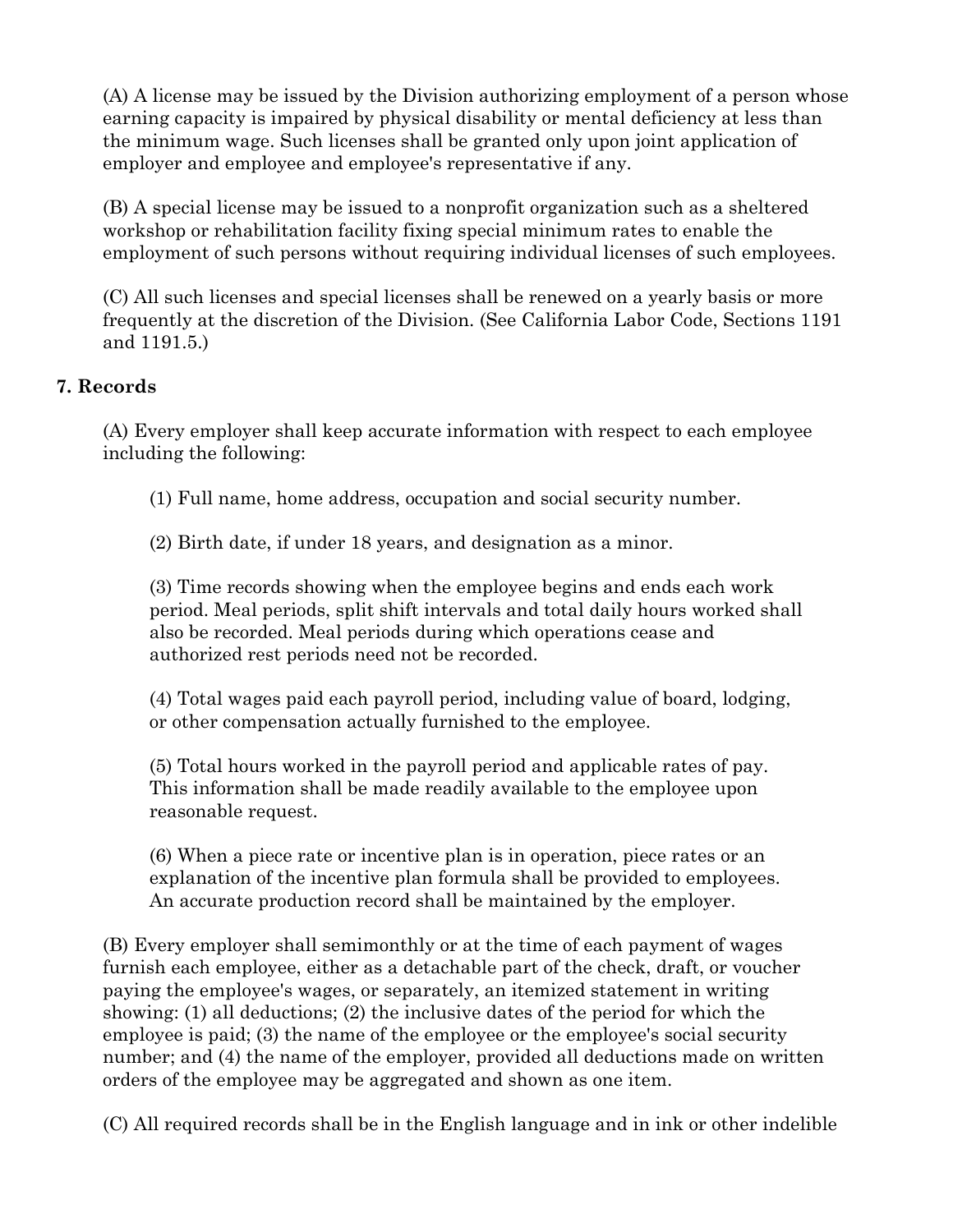form, properly dated, showing month, day and year, and shall be kept on file by the employer for at least three years at the place of employment or at a central location within the State of California. An employee's records shall be available for inspection by the employee upon reasonable request.

(D) Clocks shall be provided in all major work areas or within reasonable distance thereto insofar as practicable.

## **8. Cash Shortage and Breakage**

No employer shall make any deduction from the wage or require any reimbursement from an employee for any cash shortage, breakage, or loss of equipment, unless it can be shown that the shortage, breakage, or loss is caused by a dishonest or willful act, or by the gross negligence of the employee.

### **9. Uniforms and Equipment**

(A) When uniforms are required by the employer to be worn by the employee as a condition of employment, such uniforms shall be provided and maintained by the employer. The term "uniform" includes wearing apparel and accessories of distinctive design or color.

**NOTE:** This section shall not apply to protective apparel regulated by the Occupational Safety and Health Standards Board.

(B) When tools or equipment are required by the employer or are necessary to the performance of a job, such tools and equipment shall be provided and maintained by the employer, except that an employee whose wages are at least two (2) times the minimum wage provided herein may be required to provide and maintain hand tools and equipment customarily required by the trade or craft. This subsection (B) shall not apply to apprentices regularly indentured under the State Division of Apprenticeship Standards.

**NOTE:** This section shall not apply to protective equipment and safety devices on tools regulated by the Occupational Safety and Health Standards Board.

(C) A reasonable deposit may be required as security for the return of the items furnished by the employer under provisions of subsections (A) and (B) of this section upon issuance of a receipt to the employee for such deposit. Such deposits shall be made pursuant to Section 400 and following of the Labor Code or an employer with the prior written authorization of the employee may deduct from the employee's last check the cost of an item furnished pursuant to (A) and (B) above in the event said item is not returned. No deduction shall be made at any time for normal wear and tear. All items furnished by the employer shall be returned by the employee upon completion of the job.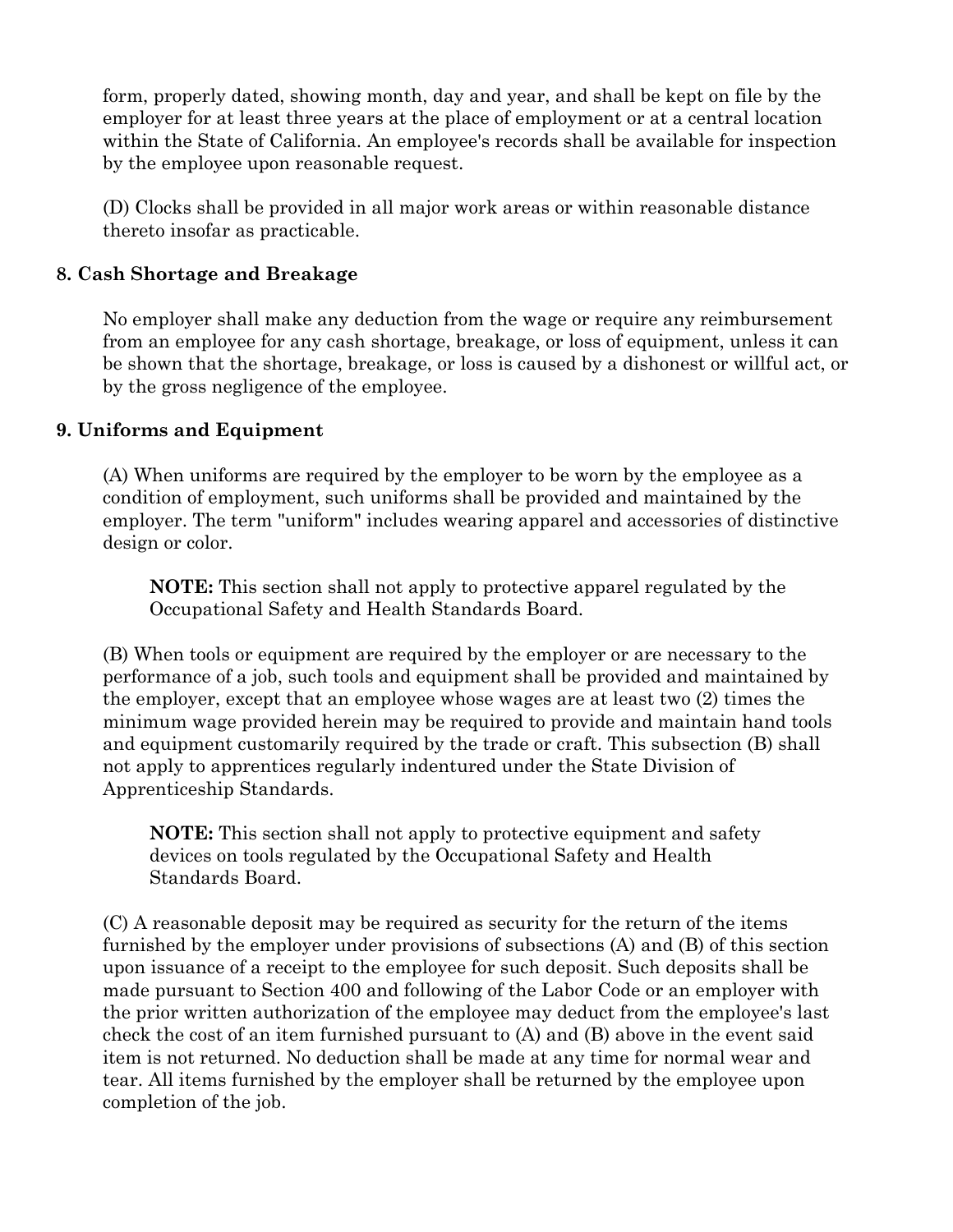# **10. Meals and Lodging**

(A) "Meal" means an adequate, well-balanced serving of a variety of wholesome, nutritious foods.

(B) "Lodging" means living accommodations available to the employee for full-time occupancy which are adequate, decent, and sanitary according to usual and customary standards. Employees shall not be required to share a bed.

(C) Meals or lodging may not be credited against the minimum wage without a voluntary written agreement between the employer and the employee. When credit for meals or lodging is used to meet part of the employer's minimum wage obligation, the amounts so credited may not be more than the following:

| <b>Effective Dates:</b>                                                                                                                  | January 1, 2001      | <b>January 1, 2002</b> |
|------------------------------------------------------------------------------------------------------------------------------------------|----------------------|------------------------|
| Lodging:                                                                                                                                 |                      |                        |
| Rooms occupied alone                                                                                                                     | $$29.40$ per week    | $$31.75$ per week      |
| Room shared                                                                                                                              | $$24.25$ per week    | $$26.20$ per week      |
| Apartment-two thirds (2/3)<br>of the ordinary<br>rental value, and in no<br>event more than                                              | $\$352.95$ per month | \$381.20 per month     |
| Where a couple are both<br>employed by the employer,<br>two-thirds $(2/3)$ of the<br>ordinary rental value, and<br>in no event more than | $$522.10$ per month  | $$563.90$ per month    |
| Meals:                                                                                                                                   |                      |                        |
| <b>Breakfast</b>                                                                                                                         | \$2.25               | \$2.45                 |
| Lunch                                                                                                                                    | \$3.10               | \$3.35                 |
| Dinner                                                                                                                                   | \$4.15               | \$4.50                 |

(D) Meals evaluated, as part of the minimum wage, must be bona fide meals consistent with the employee's work shift. Deductions shall not be made for meals not received nor lodging not used.

(E) If, as a condition of employment, the employee must live at the place of employment or occupy quarters owned or under the control of the employer, then the employer may not charge rent in excess of the values listed herein.

# **11. Meal Periods**

(A) No employer shall employ any person for a work period of more than five (5) hours without a meal period of not less than thirty (30) minutes, except that when a work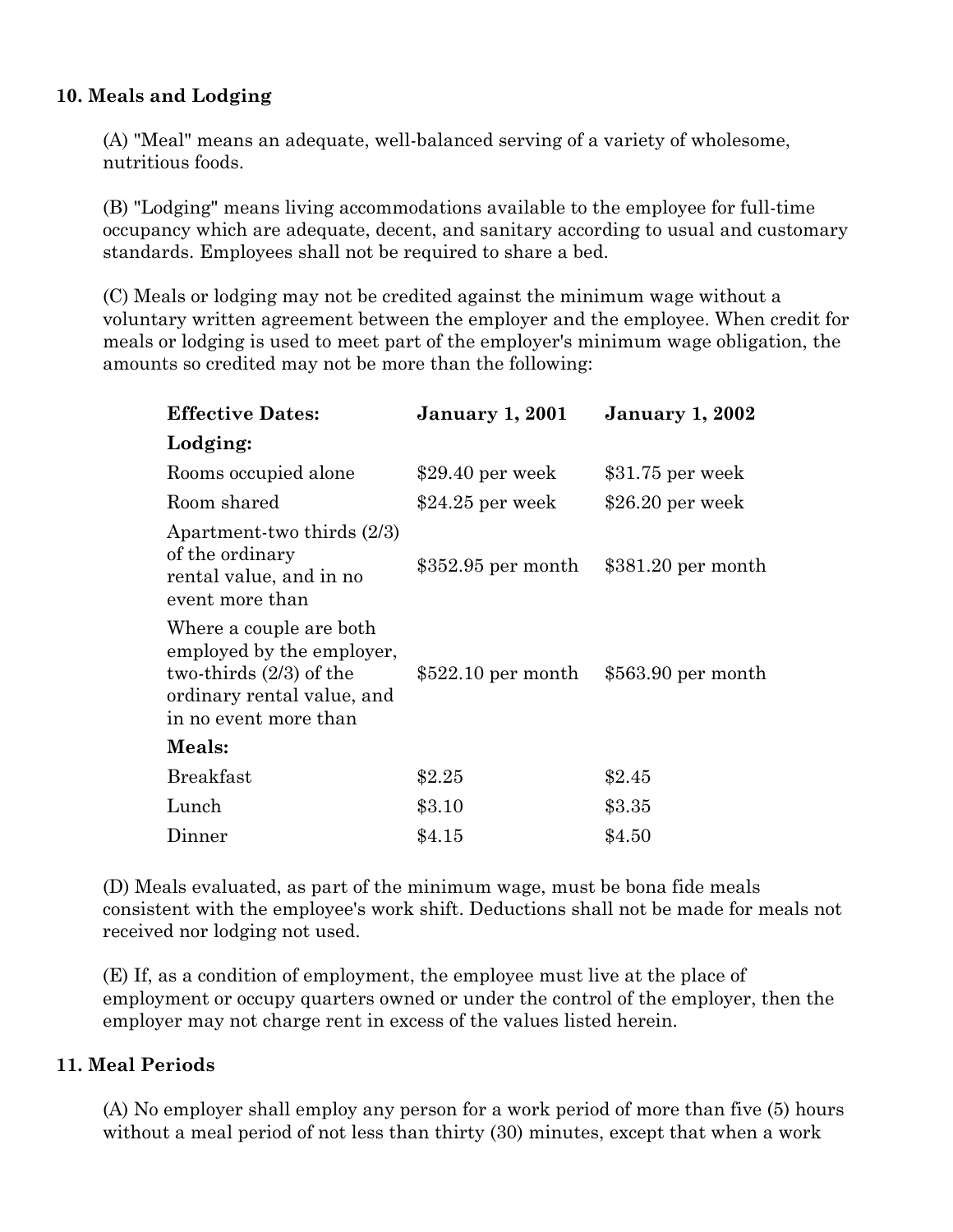period of not more than six (6) hours will complete the day's work the meal period may be waived by mutual consent of the employer and employee. Unless the employee is relieved of all duty during a thirty (30) minute meal period, the meal period shall be considered an "on duty" meal period and counted as time worked. An "on duty" meal period shall be permitted only when the nature of the work prevents an employee from being relieved of all duty and when by written agreement between the parties an on-the-job paid meal period is agreed to. The written agreement shall state that the employee may, in writing, revoke the agreement at any time.

(B) If an employer fails to provide an employee a meal period in accordance with the applicable provisions of this Order, the employer shall pay the employee one (1) hour of pay at the employee's regular rate of compensation for each work day that the meal period is not provided.

(C) In all places of employment where employees are required to eat on the premises, a suitable place for that purpose shall be designated.

(D) Notwithstanding any other provision of this order, employees in the health care industry who work shifts in excess of eight (8) total hours in a workday may voluntarily waive their right to one of their two meal periods. In order to be valid, any such waiver must be documented in a written agreement that is voluntarily signed by both the employee and the employer. The employee may revoke the waiver at any time by providing the employer at least one day's written notice. The employee shall be fully compensated for all working time, including any on-the-job meal period, while such a waiver is in effect.

(E) Employees with direct responsibility for children who are under 18 years of age or who are not emancipated from the foster care system and who, in either case, are receiving 24 hour residential care, and employees of 24 hour residential care facilities for the elderly, blind or developmentally disabled individuals may be required to work on-duty meal periods without penalty when necessary to meet regulatory or approved program standards and one of the following two conditions is met:

(1) (a) The residential care employees eats with residents during residents' meals and the employer provides the same meal at no charge to the employee;

(b) The employee is in sole charge of the resident(s) and , on the day shift, the employer provides a meal at no charge to the employee.

(2) An employee, except for the night shift, may exercise the right to have an off-duty meal period upon 30 days' notice to the employer for each instance where an off-duty meal is desired, provided that, there shall be no more than one off-duty meal period every two weeks.

### **12. Rest Periods**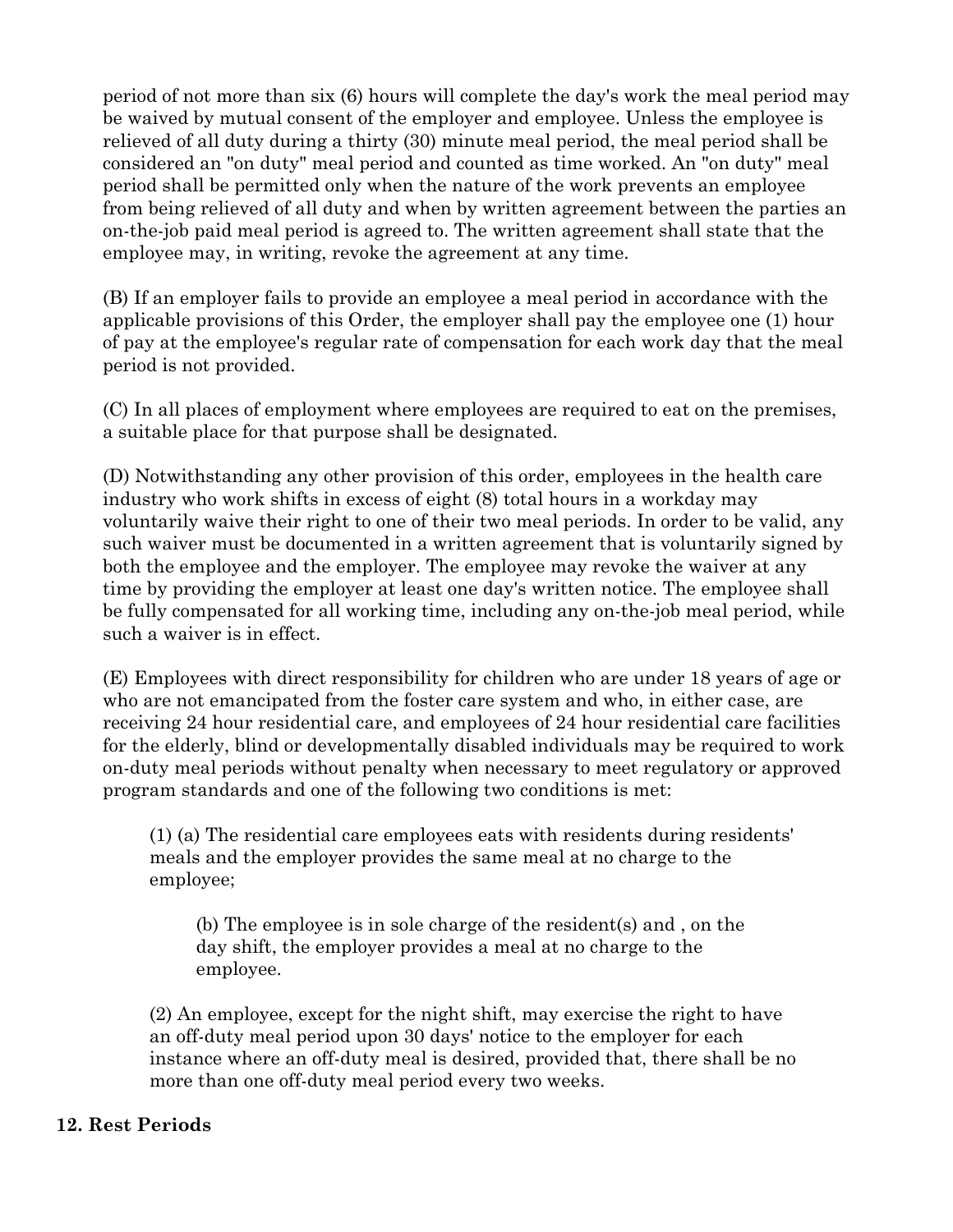(A) Every employer shall authorize and permit all employees to take rest periods, which insofar as practicable shall be in the middle of each work period. The authorized rest period time shall be based on the total hours worked daily at the rate of ten (10) minutes net rest time per four (4) hours or major fraction thereof. However, a rest period need not be authorized for employees whose total daily work time is less than three and one-half  $(3 \frac{1}{2})$  hours. Authorized rest period time shall be counted as hours worked for which there shall be no deduction from wages.

(B) If an employer fails to provide an employee a rest period in accordance with the applicable provisions of this Order, the employer shall pay the employee one (1) hour of pay at the employee's regular rate of compensation for each work day that the rest period is not provided.

(C) However, employees with direct responsibility for children who are under 18 years of age or who are not emancipated from the foster care system and who, in either case, are receiving 24 hour residential care and employees of 24 hour residential care facilities for elderly, blind or developmentally disabled individuals may, without penalty, require an employee to remain on the premises and maintain general supervision of residents during rest periods if the employee is in sole charge of residents. Another rest period shall be authorized and permitted by the employer when an employee is affirmatively required to interrupt his/her break to respond to the needs of residents.

## **13. Change Rooms and Resting Facilities**

(A) Employers shall provide suitable lockers, closets, or equivalent for the safekeeping of employees' outer clothing during working hours, and when required, for their work clothing during non-working hours. When the occupation requires a change of clothing, change rooms or equivalent space shall be provided in order that employees may change their clothing in reasonable privacy and comfort. These rooms or spaces may be adjacent to but shall be separate from toilet rooms and shall be kept clean.

**NOTE:** This section shall not apply to change rooms and storage facilities regulated by the Occupational Safety and Health Standards Board.

(B) Suitable resting facilities shall be provided in an area separate from the toilet rooms and shall be available to employees during work hours.

#### **14. Seats**

(A) All working employees shall be provided with suitable seats when the nature of the work reasonably permits the use of seats.

(B) When employees are not engaged in the active duties of their employment and the nature of the work requires standing, an adequate number of suitable seats shall be placed in reasonable proximity to the work area and employees shall be permitted to use such seats when it does not interfere with the performance of their duties.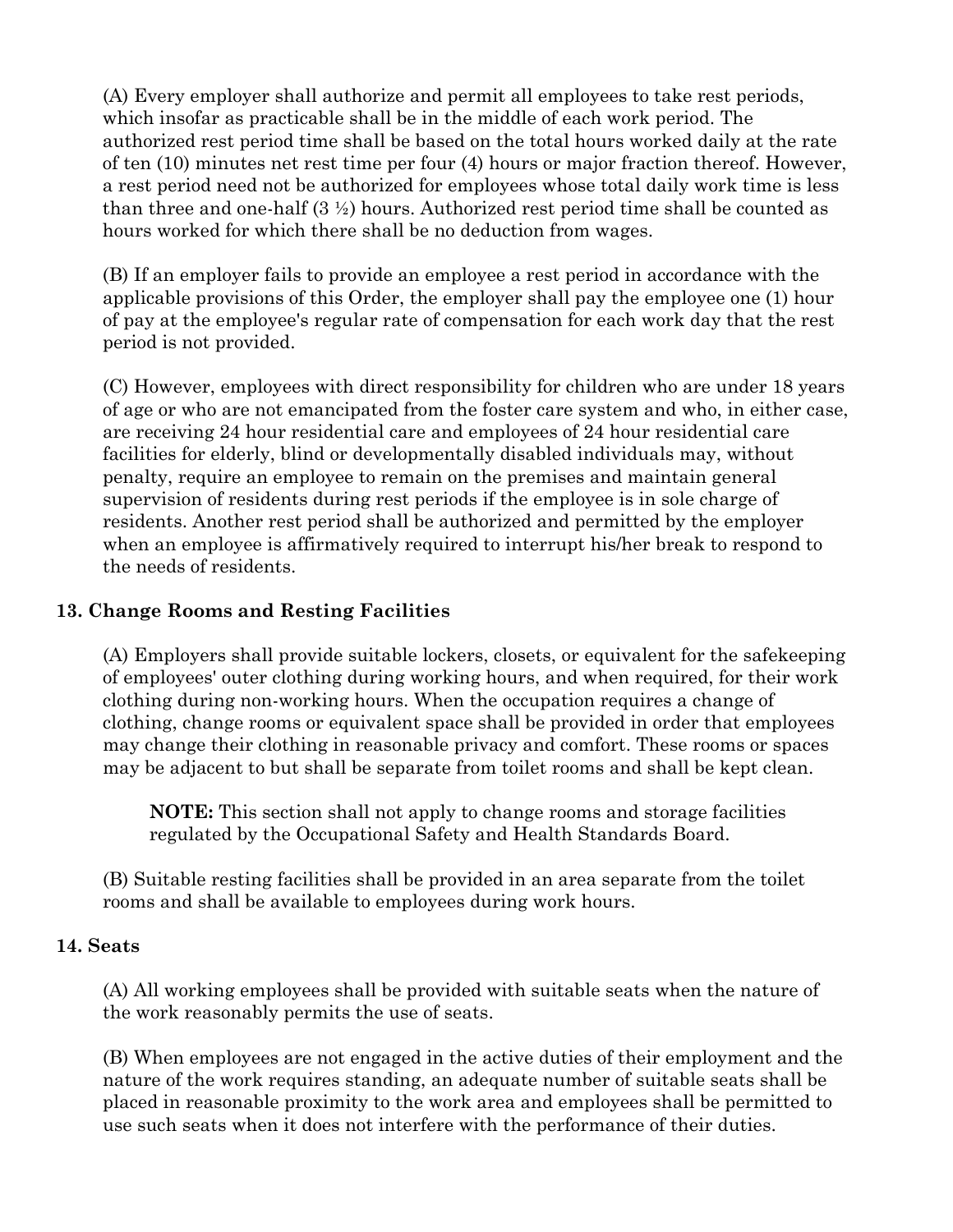### **15. Temperature**

(A) The temperature maintained in each work area shall provide reasonable comfort consistent with industry-wide standards for the nature of the process and the work performed.

(B) If excessive heat or humidity is created by the work process, the employer shall take all feasible means to reduce such excessive heat or humidity to a degree providing reasonable comfort. Where the nature of the employment requires a temperature of less than 60° F., a heated room shall be provided to which employees may retire for warmth, and such room shall be maintained at not less than 68°.

(C) A temperature of not less than 68° shall be maintained in the toilet rooms, resting rooms, and change rooms during hours of use.

(D) Federal and State energy guidelines shall prevail over any conflicting provision of this section.

### **16. Elevators**

Adequate elevator, escalator or similar service consistent with industry-wide standards for the nature of the process and the work performed shall be provided when employees are employed four floors or more above or below ground level.

# **17. Exemptions**

If, in the opinion of the Division after due investigation, it is found that the enforcement of any provision contained in Section 7, Records; Section 12, Rest Periods; Section 13, Change Rooms and Resting Facilities; Section 14, Seats; Section 15, Temperature; or Section 16, Elevators, would not materially affect the welfare or comfort of employees and would work an undue hardship on the employer, exemption may be made at the discretion of the Division. Such exemptions shall be in writing to be effective and may be revoked after reasonable notice is given in writing. Application for exemption shall be made by the employer or by the employee and/or the employee's representative to the Division in writing. A copy of the application shall be posted at the place of employment at the time the application is filed with the Division.

**18. Filing Reports** (See California Labor Code, Section 1174(a))

#### **19. Inspection** (See California Labor Code, Section 1174)

#### **20. Penalties** (See Labor Code, Section 1199)

(A) In addition to any other civil penalties provided by law, any employer or any other person acting on behalf of the employer who violates, or causes to be violated, the provisions of this order, shall be subject to the civil penalty of: